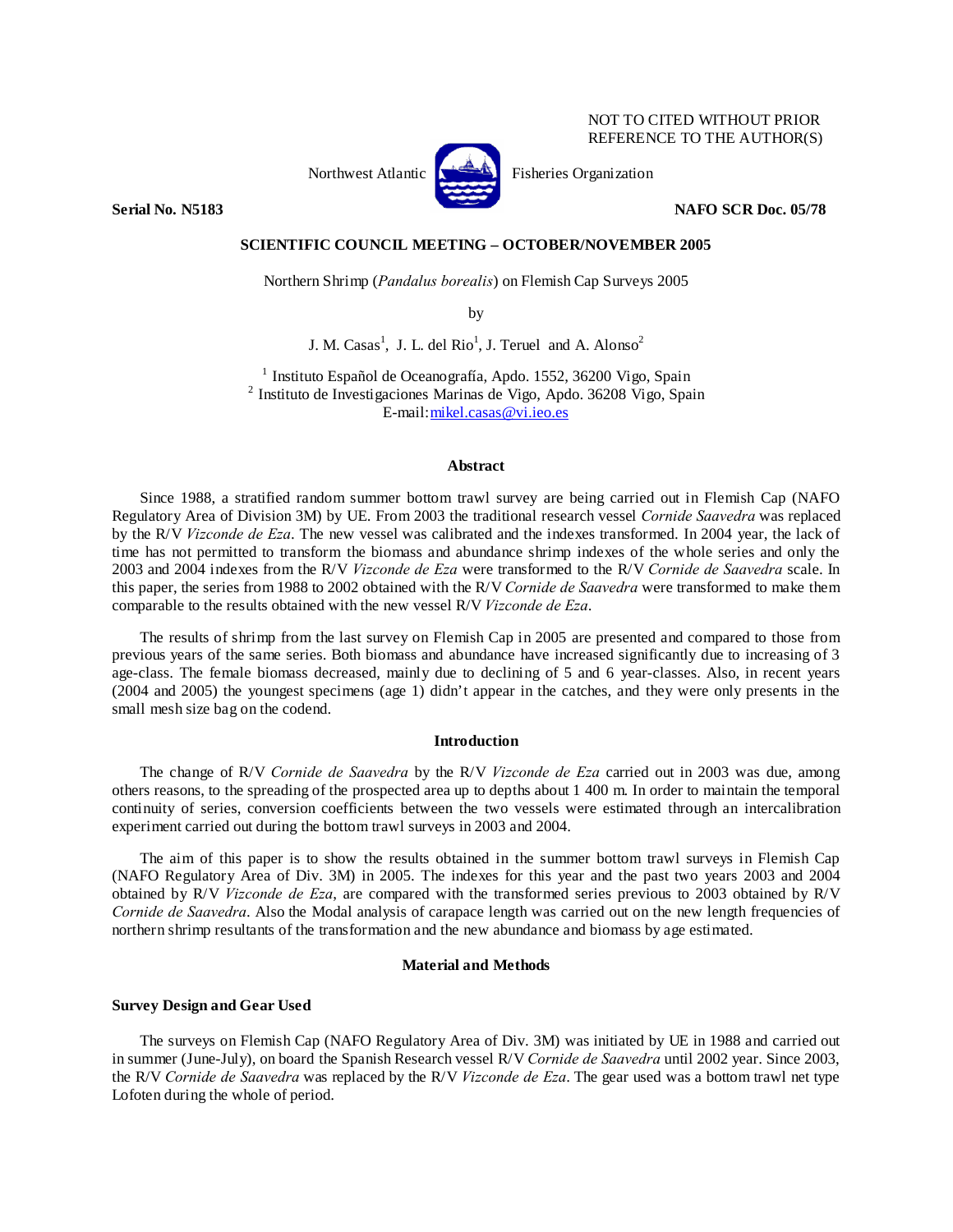In 2005 the survey was carried out from  $2<sup>nd</sup>$  of July to  $21<sup>th</sup>$  of August. As the last year, the area prospected in Flemish Cap was spread up to 1 400 meters. The new area was sampled by means of 59 additional hauls proportionally distributed in the new 15 strata. The haul number carried out in the 19 strata with depths minor than 740 m. was of 117.

The bottom trawl surveys followed the same procedures as in previous years. The specifications about the main technical data of the survey are described in Table 1.

#### **Series Conversion**

From the results of the calibration accepted last year in the November meeting (Fig. 1) (Casas *et al*., 2004), the shrimp indexes collected by the R/V *Cornide de Saavedra* from 1988 to 2002 were transformed in order to make them comparable to the new indexes obtained from 2003 by the R/V *Vizconde de Eza* (Fig. 2).

With the length distribution by sex resultants of the Warren's transformation and the length-weight relationship parameters the total and female biomass were estimated from 1998 to 2002. In the same way the female biomass since 2003 onward was estimated from their respective and original length frequencies.

The age assessment of the shrimp caught from 1988 to 2002 in the surveys (Skúladotir and Díaz, 2001 and Del Río *et. al*., 2002), were rebuilt in according to the transformed length composition by running again the Modal analysis carried out with the MIX software (MacDonald and Pitcher, 1979).

With the results of the modal analysis the total number of individuals by age and sex group were calculated according to the biomass estimated. This was done by transforming the CL to weight by using the weight length relationship obtained from samples taken every year in the survey. The followed process was he same that one used in previous years.

#### **Sampling**

Samples of approximately 1.5 kilogram shrimp were taken in each tow where this species was present for length frequency determination. Also, some samples were frozen for length-weight analysis in the laboratory.

Shrimps were separated into males and females according to the endopod of the first pleopod (Rasmussen, 1953). Individuals changing sex phase, according to this criterion, were included as males. Females were further separated as primiparous (first time spawners) and multiparous (spawned previously) based on the condition of the external spines (McCrary, 1971). Ovigerous females were considered as a group and were not included with multiparous females.

Oblique carapace length (CL), the distance from the base of the eye to the posterior dorsal edge of the carapace (Shumway *et al*., 1985), was measured to the lower 0.5 mm length-classes. Sampling length data were used to obtain an estimate of population length distributions in the whole area and to compare it with the estimates of the other years.

As previous years the length frequency distribution by sex group were analysed by MIX program and the proportion, mean lengths and standard deviations of the mean length (sigma) are calculated for each age component and sex group. When the modal components overlap and obscure one another, was necessary to reduce the number of parameters estimated in order to get the best and reasonable adjust. We have constrained sigma very often fixing the coefficient of variation (CV) at 0.045.

After getting the proportions and mean lengths for every age/sex group the results were used to calculate the total number of individuals in every age/sex group according to the biomass estimate. This was done by transforming the CL to weight using the weight length relationship estimated each year during the survey. So, the mean lengths were converted to mean weights to calculate the number of males, primaparous females and multiparous females (Skúladóttir and Diaz, 2001).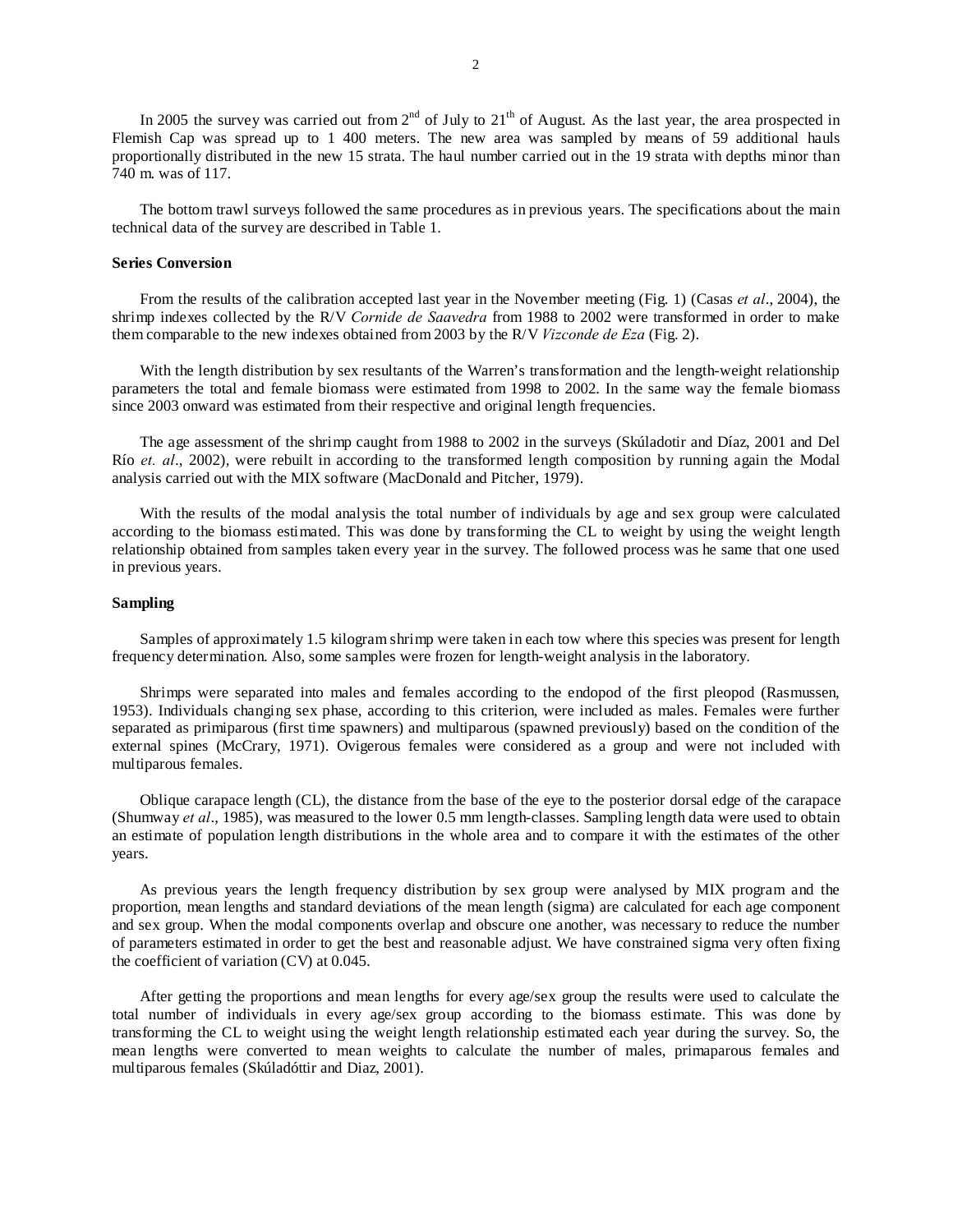Knowing that mean size of shrimp coincides with the selection range of the 35 mm mesh currently used, a bag with 6 mm mesh size was attached as last years to the cod-end of the Lofoten gear, just in a position where escapement is believed to be maxinum. The base of the bag was a square of 36 cm in each side. The whole shrimp caught in the juvenile bag was weighed and measured.

The length-weight relationship were calculated from individuals caught by the Lofoten gear and the juvenile bag attached to the Lofoten gear. 2 872 individuals were weighed to the nearest 0.1 g after a little draining time.

#### **Results**

#### **Biomass**

A total of 176 valid bottom trawls were completed with Lofoten trawl gear in Flemish Cap surveys 2005. 117 of them were carried out in the traditional strata prospected from 1988 with depths up to 740 m. (Fig. 3).

Total shrimp biomass, estimated by swept area method and mean catch per tow from 1988 to 2005 are presented in Table 2. The values presented from 1988 to 2002 year are those resultants of the Warren's transformation of the lengths distribution obtained by the R/V *Cornide Saavedra* and the length-weight relationship estimated every year.

The increasing of biomass since 1988 to 1992 coincided with a period of time where there was not a directed fishery to shrimp and the cod stock began to decline. With the beginning of the shrimp fishery in 1993 the biomass declined up to 1997. After that the stock recovered reasonably well staying without trends in the last years. The biomass index obtained in 2005 (24 599 tons), is among the highest of the series, increasing an 18% in respect of 2004.

Biomass estimated by strata from 1988 to 2005 are shown in Table 3. The presence of shrimp in shallowest strata, with depths less than 140 fathoms (257 m), was scarce in the first years (1988-1995). However, since 1996, a noticeable amount of shrimp occurred in these strata and the estimated biomass increased up to 2002 year where 12 978 tons (36%) were estimated in depths lesser than 140 fathoms (Table 4). After 2002 the biomass estimated in these depths decreased to 2000 and 2001 levels.

Catch distributions observed during the 2005 surveys are presented in Fig. 4. As previous years, shrimp catches had a distribution around the central area of the bank between 250 and 350 m.

#### **Adult Stock, Female Biomass**

Total biomass estimates by the series of bottom trawl surveys on Flemish Cap from 1988 to 2005 were shown in Table 2. These estimations are quite variable due to the predominant sizes of the shrimp are in the selection range of the cod-end mesh size used (35 mm), so the biomass estimations are clearly affected by small changes in cod-end mesh size. To solve this problem it was proposed to use only the shrimp bigger than 20 mm CL (Table 2). The biomass for shrimp bigger than 20 mm CL tried to be an index of the adult biomass not affected by differences in the cod-end mesh size used. The 20 mm CL was chosen because it is approximately the limit between 3 and 4 years old shrimp in this season (Garabana, 1999).

The use of female biomass estimate is also an index not affected by small changes in mesh size, and it is the one used by the NAFO Scientific Council, so it was also included in Table 2. This year the female biomass decreased about 3.5 % respect to 2004 index (Fig. 5).

The standard gear used in the surveys was a Lofoten with a cod-end mesh size of 35 mm with the exception of the 1994 and 1998 surveys when a 40 mm and 25 mm cod-end mesh size were used respectively. Consequently, the biomass index in 1994 is supposed to be underestimated and that of 1998 could have been overestimated by a factor of two (del Río, 1998).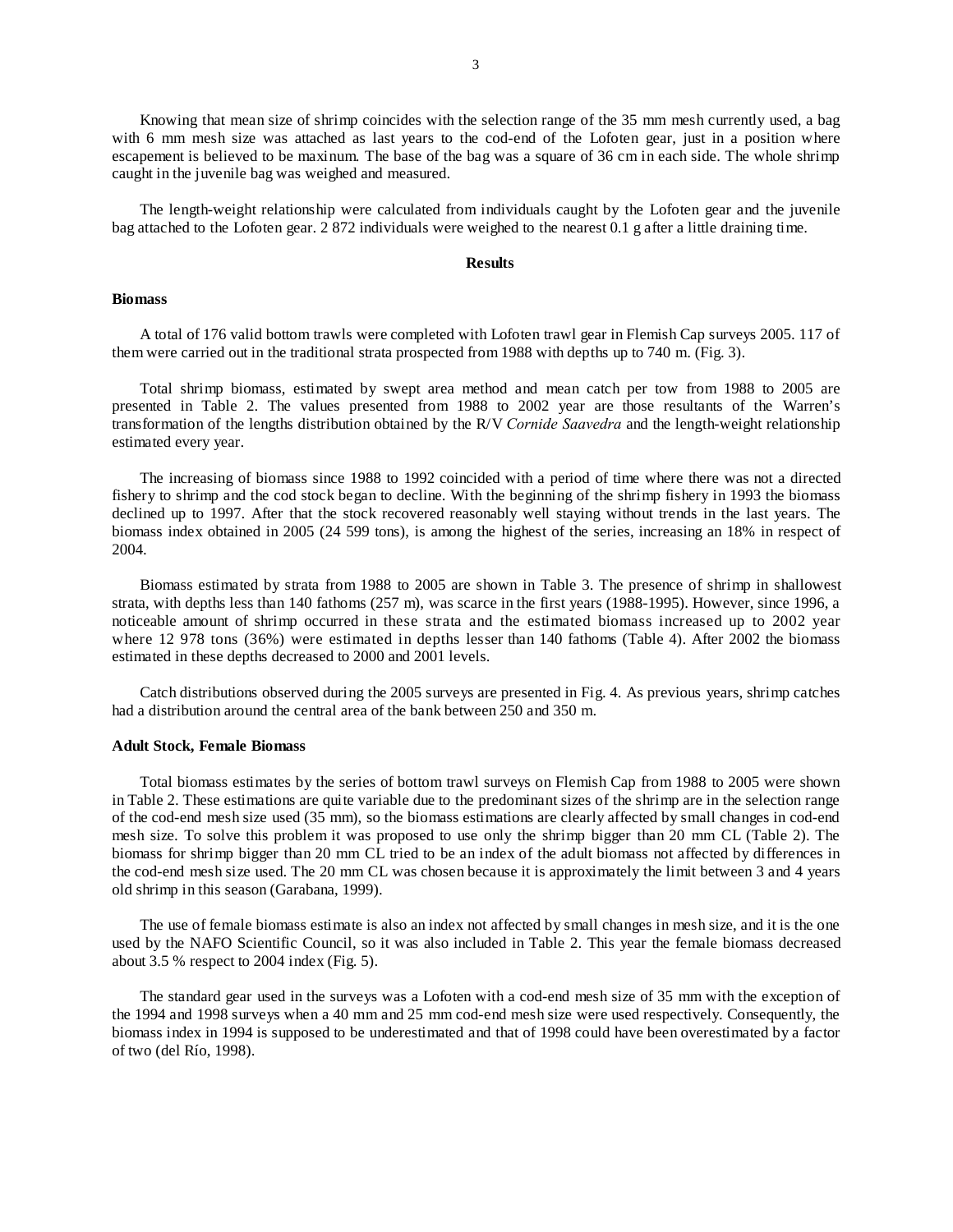In Fig. 5 the adult biomass estimates are compared with the total biomass and female biomass along the series. Differences between these quantities in every year correspond to the greater or smaller catch of young shrimp. Contrary to previous years in 2004 and 2005 the female biomass was bigger than the adult biomass ( $>20$  mm.).

Although the smaller size-classes are more directly affected by small changes in the cod-end mesh size the differences between the total biomass and the adult biomass (>20 mm.) showed an increasing trend in the total period 1988-2005, from 6% in the beginning of the series to 57% in 2005 (Fig. 6). The greatest difference founded in 1998 (60%) was due to the lesser mesh size of the liner codend used (25 mm.), and not comparable conclusions can be thrown.

#### **Length Frequencies**

The length frequencies and percentages by sex for 2005 are shown in the Table 5. These length frequencies are split into males, primiparous females, multiparous females and ovigerous. In a similar way to the happened with the smaller sizes along the years, the percentage of males increased in general way, getting in 2005 the biggest value in the historical series (74%) with the exception of 1998 (which can not be compared as it was before said).

Length frequencies by strata in 2005 were shown in Table 6. In 2005 survey, as in previous years, the results indicate that the mean shrimp size increases with depth (Table 7). The small size individuals (males) dominated shallowest strata and the large size individuals (females) were present in deepest strata.

Figure 7 shows the length distribution by sex on Flemish cap 1997-2005 surveys. From 1997 to 2002 the length distribution by sex were transformed following the Warren's method. In 2002 year the youngest modal group (age 1) appears for first time well represented with a modal length about 9-10 mm. Up to this year, with the exception of 1998, where a lesser mesh size was used in the survey (25 mm.), the most important modal size in the historical series (850  $\times$  10<sup>6</sup> individuals) occurred in 2002 around 18 mm. CL. In 2005 the importance of the youngest individuals increased and a new maximum (1000  $\times$  10  $^6$ ) in the frequency of the modal size corresponding at lengths of 16.5 mm was reached.

## **Length-weight Relationship**

Length-weight relationships by sex group in year 2005 are illustrated in Fig. 8. Length-weight equations by sex group for this period were:

| For males:               | $W = 0.0004 * CL^{3.1108}$ | $(N=1560, r^2=0.94)$  |
|--------------------------|----------------------------|-----------------------|
| For primiparous females: | $W = 0.0003 * CL^{3.1804}$ | (N= 742, $r^2=0.93$ ) |
| For multiparous females: | $W = 0.0004 * CL^{3.1058}$ | $(N= 571, r^2=0.87)$  |
| For sexes combined:      | $W = 0.0004 * CL^{3.0967}$ | $(N=2872, r^2=0.98)$  |

where W is weight in g and CL is the oblique carapace length in mm.

#### **Small Mesh Size Bag on the Cod-end**

The length distribution of shrimp obtained in the survey with the Lofoten gear did not record adequately the small size groups. The use of a small mesh size bag attached to the cod-end to collect a portion of the small size shrimp escaping through the meshes is a common alternative. Total catch and length frequencies as absolute values obtained with the small mesh size bag in 2005 survey are presented in Table 8. The total catch estimated was 7 801 g. The length distribution of the shrimp caught in the bag shows two modes at 8.5 mm and 16 mm. CL, corresponding to age-classes 1 and 3. The age-class 2 was weakly represented (Fig. 9).

#### **Age Structure**

Table 9 and Fig. 9 show the preliminary and visual interpretation of shrimp modal groups and ages from the length distribution of the gear Lofoten and juvenile bag used in 2005.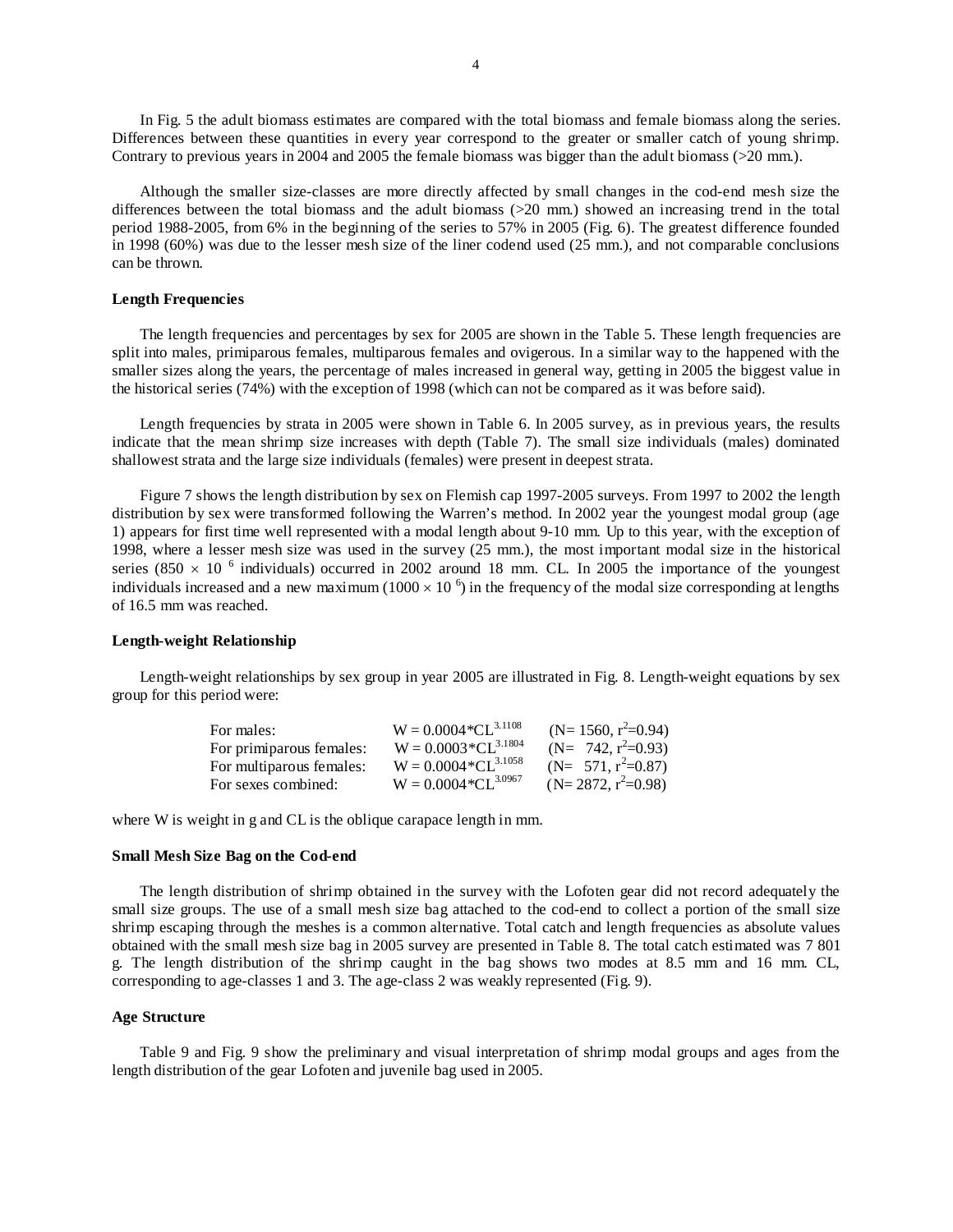Age assessment was carried out using the MIX software from the shrimp length distributions (transformed by Warren's method since 1988 to 2002), estimated every year in the survey series. The results of the modal analysis for annual surveys are shown in Table 10. The proportions within each sex group are listed as well as mean lengths and standard deviation (sigma) by age-classes.

The results of Table 10 were then used to calculate the mean length, abundance and biomass at age Tables 11, 12 and 13. In general way, an increased of the abundance can be observed along the historical series. This increase was mainly due to bigger presence of the youngest shrimps with three year olds in the whole of series and with two and one year olds since 1996 and 1998, respectively.

At the beginning of the series (1988-1995) the youngest shrimp were considered to be three year olds with lengths between 15.4 and 18.2 mm. Since 1996 shrimps with two years old have been present and the lengths ranged between 12.8 to 15.7 mm. The shrimps with one year old appeared at first time in 1998 and were present up to 2003 with lengths around of 10 mm. Seven years old (exceptionally eight years old in 1991) was the greatest age estimated in the whole of the series with lengths between 27.4 and 32.2 mm. In spite of the variability of the length by age along the years, it can be observed a decreasing trend in the mean length of the older age groups (5-7) (Fig. 10).

One of the most important uncertainties in the assessment of age was the location of the first modal group smaller than 18 mm in the first years of the series (1988-1995). The lack of shrimp with one and two year olds didn't permit to assign the first age group for certain and only the presence of the following mode at lengths next to 20 mm. considered to be four year olds permitted us to group them in the modal group of three year olds.

Some strong year-classes may be followed according the abundance by age groups from 1988 to 2005 (Table 12) if the assignation of the age is right. The 1986 year-class stand out in the beginning of historical series with 4, 5 and 6 years olds in the years 1990, 1991 and 1992. These ages were also specially abundant in the years 1999-2002 indicated three strong year-classes: 1995, 1996 and 1997. In 1998 the number of three year olds (1995 year-class) could have been overestimated because the mesh size used that year was smaller (25 mm) than the one normally used. The 1997 year-class was quite numerous as 4 years olds in 2001 and 5 years olds in 2002. The 1999 year-class stand out especially judging by the high number of 3 year old in 2002.

In this year the results of the modal analysis indicated the presence of seven age groups and the age at sex change was 4, as previous years. In 2005 the shrimp modal group with sizes around 16 mm (considered to be three years old) was the highest in the series confirming the good recruitment of 2002 year-class predicted last year where the number of individuals with 2 years olds was the maximum for that age.

The biomass indices by age (Table 13), were calculated in the same way that the abundance by age and show similar results to the numbers at age.

#### **References**

- Casas, J. M., J. L. del Rio, and D. González Troncoso. 2004. Northern Shrimp (*Pandalus borealis*) on Flemish Cap surveys 2003 and 2004. *NAFO SCR Doc.,* No. 77, Serial No. N5047, 25 p.
- del Rio, J. L. 1998. Northern Shrimp (*Pandalus borealis*) on Flemish Cap in July-August 1998. *NAFO SCR Doc*., No. 81, Serial No. 3082, 13 p.
- del Rio, J. L., J. M. Casas, and T. Patrocinio. 2002. Northern Shrimp (*Pandalus borealis*) on Flemish Cap in July 2002. *NAFO SCR Doc*., No. 150, Serial No. 4779, 21 p.
- Garabana, D. 1999. Northern Shrimp (*Pandalus borealis*) on Flemish Cap in July 1999. *NAFO SCR Doc*., No. 106. Serial No. 4186, 15 p.
- MacDonald, P. D. M., and T. J. Pitcher. 1979. Age groups from size-frequency data: a versatile and efficient method of analysing distribution mixtures. *J. Fish. Res. Board Can*., **36**: 987-1011.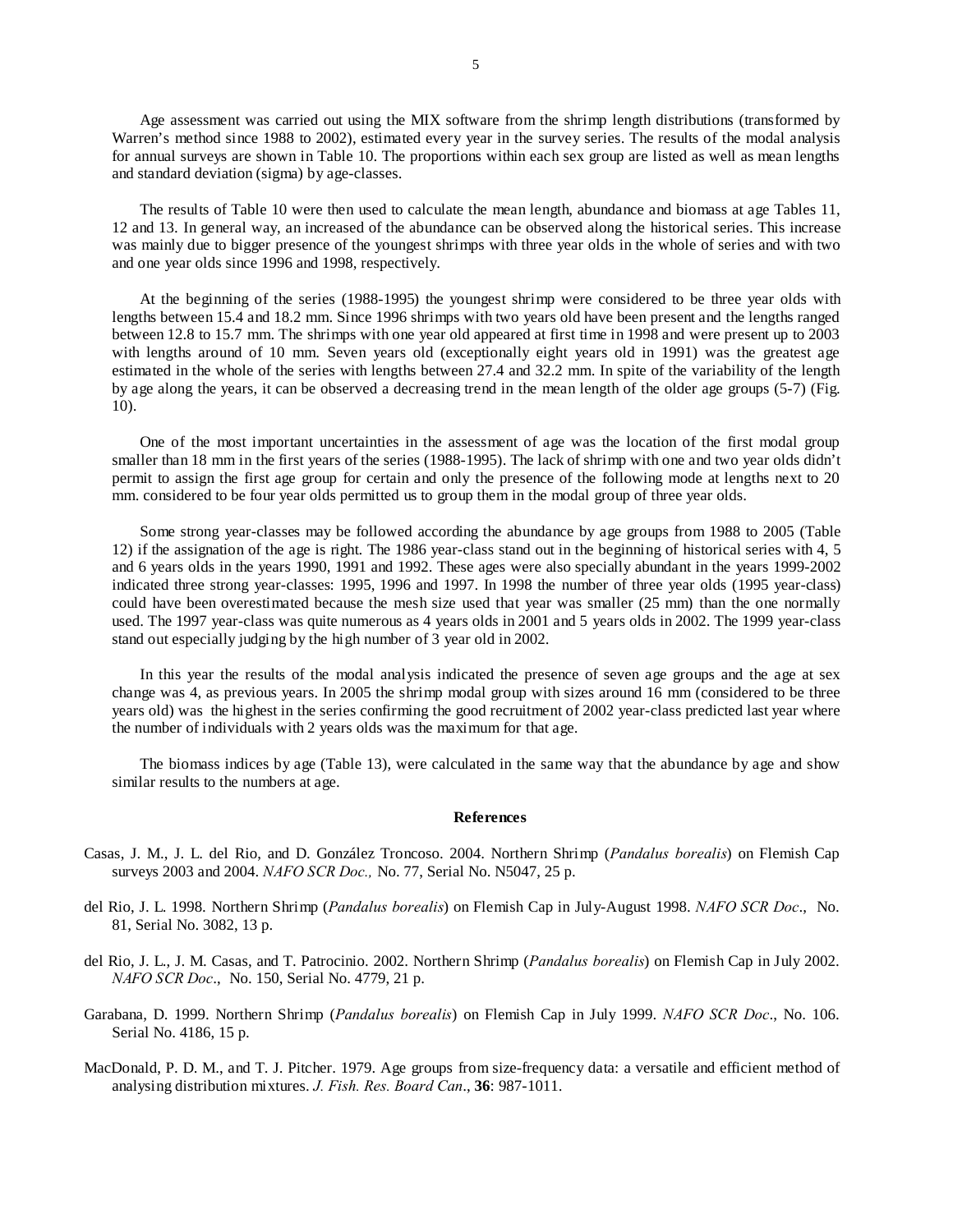McCrary, J. A. 1971. Sternal spines as a characteristic for differentiating between females of some pandalidae. *J. Fish. Res. Board Can*., **28**: 98-100.

Rasmussen, B. 1953. On the geographical variation on growth and sexual development of the deep sea prawn (*Pandalus borealis*, Kroyer ). *Fish. Dir. Skr. Ser Hav Unders*., **10**(3): 1-160.

Shumway, S. E., H. C. Perkins, D. F. Schick, and A. P. Stikney**.** 1985. Synopsis of biological data on the Pink Shrimp (*Pandalus borealis*, Kroyer, 1838). *NOAA Techn. Rep.*, NMFS 30, 57 p.

Skúladóttir, U., and P. Diaz. 2001. Age assessment of Northern Shrimp (*Pandalus borealis*) in EU surveys on Flemish Cap in 1988-2001. *NAFO SCR Doc*., No. 189. Serial No. 4579, 8 p.

Procedure Specification **Specification** Vessel GT Power Maximun trawling depth Trawl winch *R/V Vizconde de Eza*  1 400 t 1 800 HP 1 400 m Automatic control on warp tension Mean trawling speed 3.5 knots Trawling time 30 minutes effective time Fishing gear footrope / handrope footgear mesh size in cod-end bridle trawl doors type *Lofoten*  31.20 / 17.70 m 27 steel bobbins of 35 cm 35 mm 100 meters, 45 mm, 200 Kg/100m polyvalent, 850 Kg vertical opening warp length warp diameter dan leno bobbin 3.5 m  $1.6 \times depth$  + 430 m. 20 not used Type of survey Stratified sampling Station selection procedure Random Criterion to change position of a selected tow unsuitable bottom for trawling according to ecosonder register. Information on gear damage from previous surveys. Criterion to reject data from tow - tears in cod-end severe tears in the gear less than 20 minutes tow

Daily period for fishing 6.00 to 22.00 hours

Species for sampling  $\qquad \qquad$  All fish, squid and shrimp

bad behaviour of the gear

**Table 1**. Technical data of bottom trawl research surveys on Flemish Cap 2005.

6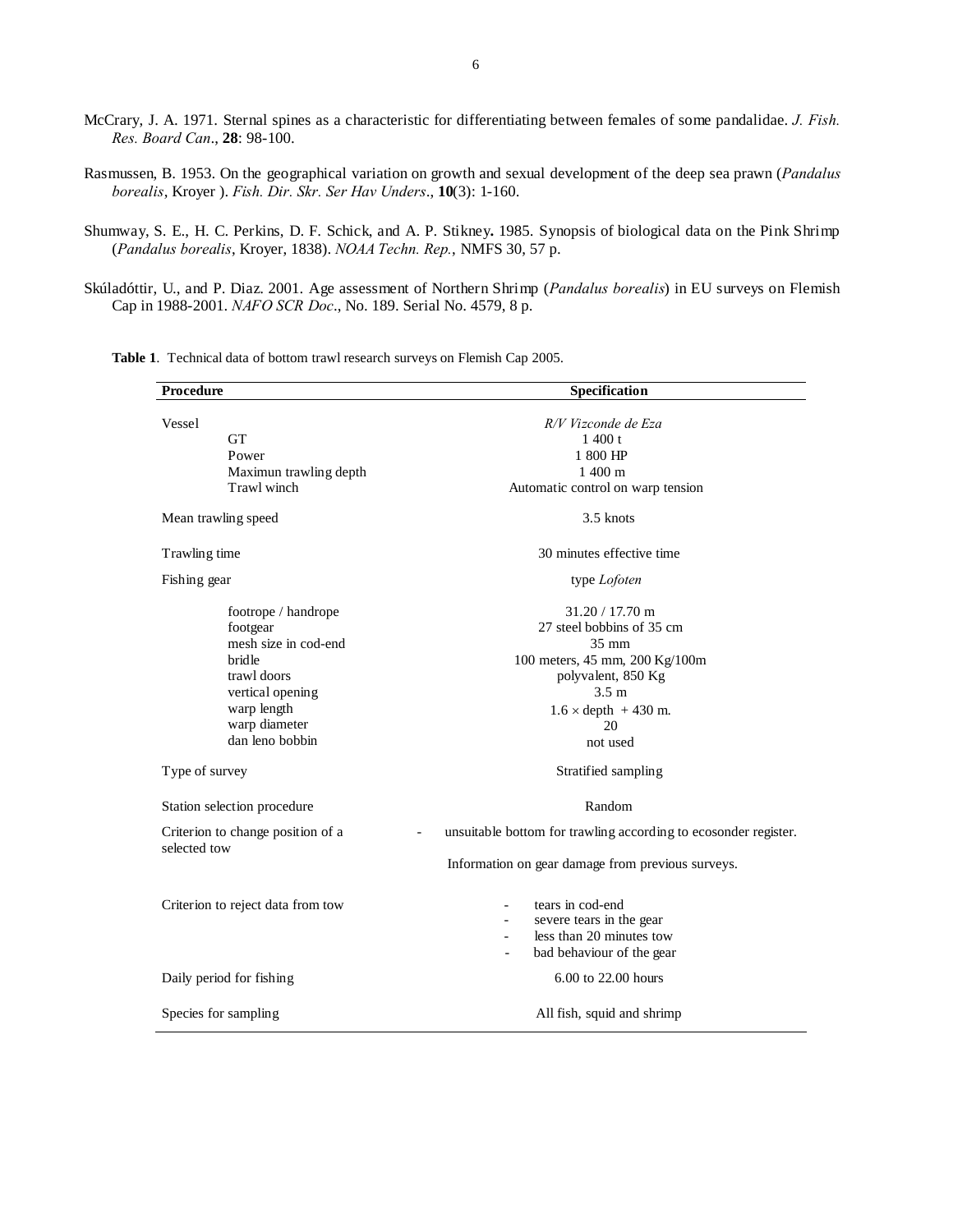| Year              | Mean catch<br>per tow<br>(kg) | <b>Total Biomass</b><br>(tons) | <b>Biomass</b><br>$CL > 20$ mm<br>(tons) | <b>Female Biomass</b><br>(tons) | Female Mean<br>catch per tow<br>(kg) |
|-------------------|-------------------------------|--------------------------------|------------------------------------------|---------------------------------|--------------------------------------|
| 1988              | 6.98                          | 5615                           | 5255                                     | 4525                            | 5.63                                 |
| 1989              | 2.80                          | 2252                           | 2082                                     | 1359                            | 1.69                                 |
| 1990              | 4.23                          | 3405                           | 2756                                     | 1363                            | 1.69                                 |
| 1991              | 14.12                         | 11352                          | 10306                                    | 6365                            | 7.91                                 |
| 1992              | 30.48                         | 24508                          | 23214                                    | 15472                           | 19.24                                |
| 1993              | 14.52                         | 11673                          | 8596                                     | 6923                            | 8.61                                 |
| 1994 <sup>1</sup> | 4.82                          | 3879                           | 3702                                     | 2945                            | 3.66                                 |
| 1995              | 9.05                          | 7276                           | 6379                                     | 4857                            | 6.04                                 |
| 1996              | 13.01                         | 10461                          | 8083                                     | 5132                            | 6.38                                 |
| 1997              | 9.26                          | 7449                           | 6344                                     | 4885                            | 6.07                                 |
| 1998 <sup>2</sup> | 48.95                         | 39367                          | 15562                                    | 11444                           | 14.23                                |
| 1999              | 30.70                         | 24692                          | 15073                                    | 13669                           | 17.00                                |
| 2000              | 23.63                         | 19003                          | 10649                                    | 10172                           | 12.65                                |
| 2001              | 33.83                         | 27204                          | 17462                                    | 13336                           | 16.58                                |
| 2002              | 45.40                         | 36510                          | 17319                                    | 17091                           | 21.25                                |
| 2003              | 26.22                         | 21087                          | 13070                                    | 11589                           | 14.41                                |
| 2004              | 25.10                         | 20182                          | 12027                                    | 12081                           | 15.02                                |
| 2005              | 30.59                         | 24599                          | 10457                                    | 11642                           | 14.48                                |

**Table 2**. Different indexes of shrimp estimated by swept area method in the years 1988-2005 on Flemish Cap surveys. From 1988-2002 the data were transformed by Warren method.

 $1$  codend mesh-size 40 mm

 $2^2$  codend mesh-size 25 mm liner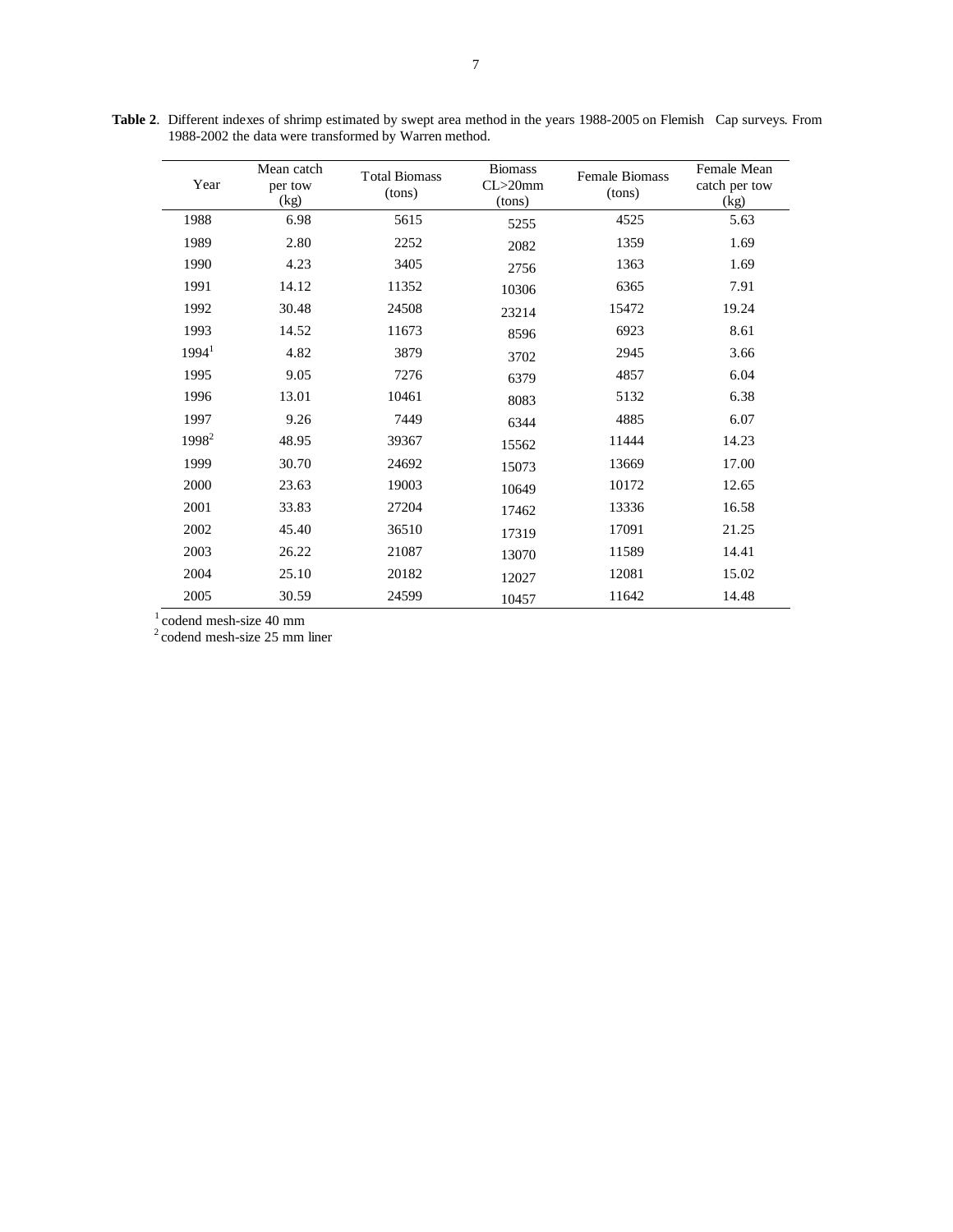| Stratum        | Depth<br>(Fathoms) | 1988 | 1989      | 1990      | 1991       | 1992       | 1993        | $1994^1$       | 1995       | 1996        | 1997        | $1998^2$     | 1999         | 2000       | 2001       | 2002        | 2003           | 2004             | 2005             |
|----------------|--------------------|------|-----------|-----------|------------|------------|-------------|----------------|------------|-------------|-------------|--------------|--------------|------------|------------|-------------|----------------|------------------|------------------|
|                | 70-80              |      |           |           |            |            |             |                |            |             |             |              |              |            |            |             | $\mathfrak{Z}$ | $\boldsymbol{0}$ |                  |
| $\overline{c}$ | 81-100             |      |           |           |            |            |             |                |            |             |             | 175          |              |            | 69         | 112         | 690            | 217              | 164              |
| 3              | 101-140            |      |           |           | 10         |            |             |                |            | 148         | 39          | 639          | 450          | 1486       | 2169       | 5527        | 1817           | 2107             | 1023             |
| $\overline{4}$ | 101-140            |      |           |           |            |            |             |                |            |             |             | 239          | 596          | 306        | 1099       | 1942        | 637            | 785              | 2395             |
| 5              | 101-140            |      |           |           |            | $\,8\,$    |             |                |            | 26          | 110         | 1107         | 1948         | 2135       | 2782       | 2445        | 3780           | 867              | 695              |
| 6              | 101-140            |      |           |           | 32         | $\sqrt{2}$ | 5           |                | 20         | 422         | 161         | 2915         | 1142         | 657        | 2112       | 2951        | 1667           | 1250             | 883              |
| $\tau$         | 141-200            |      | 30        | 400       | 1265       | 3763       | 2704        | 117            | 506        | 1336        | 988         | 4056         | 3072         | 2213       | 3006       | 4632        | 1521           | 3108             | 2607             |
| 8              | 141-200            |      |           | 88        | 248        | 1662       | 826         | $\overline{4}$ | 248        | 676         | 393         | 2402         | 2507         | 1140       | 2900       | 4257        | 1110           | 2043             | 4585             |
| 9              | 141-200            | 133  | 69        | 35        |            |            | 135         |                | 613        | 459         | 412         | 3981         | 1139         | 1110       | 1483       | 1754        | 819            | 673              | 583              |
| 10             | 141-200            | 275  | 75        | 321       | 2103       | 3235       | 1778        | 752            | 1315       | 1148        | 1099        | 7186         | 4052         | 2771       | 3760       | 3748        | 4685           | 2489             | 2447             |
| 11             | 141-200            | 263  |           | 148       | 1144       | 4096       | 1335        | 447            | 650        | 1235        | 1018        | 6049         | 3017         | 3005       | 4091       | 3460        | 3003           | 2350             | 2284             |
| 12<br>13       | 201-300<br>201-300 | 2170 | 505<br>66 | 512<br>64 | 2361<br>89 | 4654<br>38 | 2115<br>136 | 636            | 1201<br>28 | 1295<br>687 | 1195<br>554 | 2042<br>1580 | 2127<br>1465 | 1082<br>43 | 845<br>620 | 1468<br>217 | 378<br>23      | 1222<br>230      | 1510<br>689      |
| 14             | 201-300            | 618  | 375       | 623       | 995        | 2543       |             | 679            | 792        | 1076        | 426         | 3034         | 1717         | 689        | 843        | 2014        | 303            | 726              | 2155             |
| 15             | 201-300            | 963  | 451       | 855       | 2004       | 3605       | 2292        | 1078           | 1370       | 1278        | 478         | 2575         | 1156         | 1753       | 837        | 1108        | 483            | 993              | 1039             |
| 16             | 301-400            | 777  | 253       | 355       | 179        | 420        | 139         | 49             | 57         | 237         | 168         | 515          | 172          | 464        | 375        | 506         | 92             | 696              | 1099             |
| 17             | 301-400            |      |           |           |            |            | 35          |                |            |             |             |              |              |            |            | 3           |                |                  | 5                |
| 18             | 301-400            |      |           |           |            |            | 175         |                |            | 43          | 9           |              |              | 6          |            | 44          |                | 42               | 42               |
| 19             | 301-400            | 134  | 359       |           | 792        | 388        |             | 118            | 467        | 397         | 404         | 887          | 109          | 121        | 229        | 311         | 61             | 366              | 402              |
| 20             | 401-500            |      |           |           |            |            |             |                |            |             |             |              |              |            |            |             |                | 6                | 250              |
| 28             | 401-500            |      |           |           |            |            |             |                |            |             |             |              |              |            |            |             |                | 52               | 130              |
| 33             | 401-500            |      |           |           |            |            |             |                |            |             |             |              |              |            |            |             |                |                  | 5                |
| 21             | 501-600            |      |           |           |            |            |             |                |            |             |             |              |              |            |            |             |                |                  | $\boldsymbol{0}$ |
| 34             | 501-600            |      |           |           |            |            |             |                |            |             |             |              |              |            |            |             |                |                  | 13               |

**Table 3**. Total shrimp biomass estimated by strata (tons) in the years 1988-2005 on Flemish Cap surveys. Between 1988 and 2002 data were transformed by Warren's method.

 $\frac{1}{2}$  codend mesh-size 40 mm<br> $\frac{2}{2}$  codend mesh-size 25 mm liner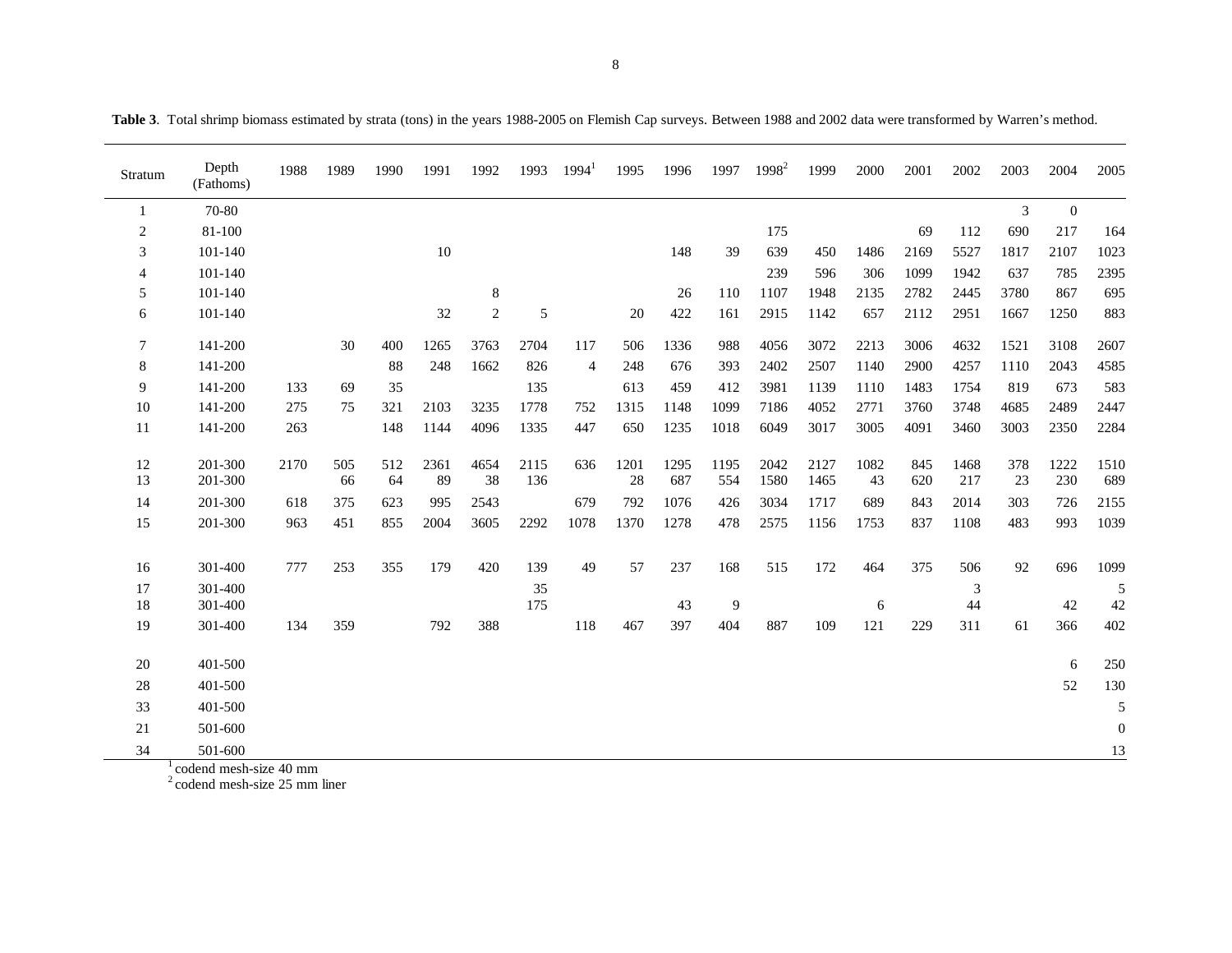**Table 4**. Biomass of shrimp and percentage of total biomass in depths lesser than 140 fathoms (257 meters) from 1995 to 2005 surveys.  $\overline{a}$ 

| Year                                    | 1995 | 1996 | 1997 | 1998 <sup>1</sup> | 1999 | 2000 | 2001 | 2002  | 2003 | 2004 | 2005 |
|-----------------------------------------|------|------|------|-------------------|------|------|------|-------|------|------|------|
| Biomass (tons)<br>$(< 140$ fathoms)     | 20   | 596  | 309  | 5075              | 4136 | 4584 | 8231 | 12978 | 8594 | 5226 | 5160 |
| % of Total biomass<br>$(< 140$ fathoms) | 0%   | 6%   | 4%   | l3%               | 17%  | 24%  | 30%  | 36%   | 41%  | 26%  | 21%  |

 $\frac{1}{1}$  codend mesh-size 25 mm liner

**Table 5.** Shrimp length frequencies  $(x 10^5)$  and percentages by sex and maturity stage on Flemish Cap 2005.

| <b>LENGTH</b> | <b>MALES</b> |                         | <b>FEMALES</b> |                         |
|---------------|--------------|-------------------------|----------------|-------------------------|
| (mmCL)        |              | Primiparous             | Multiparous    | Ovigerous               |
| 7.5           | 8            |                         |                |                         |
| 8             | 17           |                         |                |                         |
| 8.5           | 8            |                         |                |                         |
| 9             | 18           |                         |                |                         |
| 9.5           | 26           |                         |                |                         |
| $10\,$        | 8            |                         |                |                         |
| 10.5          | 17           |                         |                |                         |
| 11            | 70           |                         |                |                         |
| 11.5          | 67           |                         |                |                         |
| 12            | 192          |                         |                |                         |
| 12.5          | 335          |                         |                |                         |
| 13            | 537          |                         |                |                         |
| 13.5          | 874          |                         |                |                         |
| 14            | 1479         |                         |                |                         |
| 14.5          | 2502         | 3                       |                |                         |
| 15            | 4589         | 17                      |                |                         |
| 15.5          | 7066         | 13                      |                |                         |
| 16            | 9939         | 59                      |                |                         |
| 16.5          | 9152         | 44                      |                |                         |
| 17            | 8049         | 105                     |                |                         |
| 17.5          | 5104         | 232                     | 1              |                         |
| 18            | 2998         | 261                     | $\overline{4}$ |                         |
| 18.5          | 1366         | 445                     |                |                         |
| 19            | 774          | 528                     | 37             |                         |
| 19.5          | 247          | 816                     | 73             |                         |
| 20            | 217          | 929                     | 144            |                         |
| 20.5          | 183          | 993                     | 243            |                         |
| 21            | 151          | 1269                    | 377            | 1                       |
| 21.5          | 111          | 1276                    | 511            |                         |
| 22            | 43           | 1255                    | 722            | $\,1$                   |
| 22.5          | 14           | 953                     | 669            | $\overline{\mathbf{c}}$ |
| 23            | $\tau$       | 770                     | 893            | $\,1$                   |
| 23.5          | 3            | 394                     | 856            | 5                       |
| 24            |              | 275                     | 956            | 5                       |
| 24.5          |              | 181                     | 826            | 3                       |
| 25            |              | 116                     | 600            | 3                       |
| 25.5          |              | 43                      | 507            | 1                       |
| 26            |              | 34                      | 320            | 3                       |
| 26.5          |              | $\overline{7}$          | 203            | 1                       |
| 27            |              | $\overline{\mathbf{c}}$ | 128            |                         |
| 27.5          |              | 1                       | 100            |                         |
| 28            |              |                         | 50             |                         |
| 28.5          |              |                         | 29             |                         |
| 29            |              |                         | 6              |                         |
| 29.5          |              |                         | 6              |                         |
| 30            |              |                         | $\overline{4}$ |                         |
| 30.5          |              |                         | 5              |                         |
| 31            |              |                         | $\mathbf{2}$   |                         |
| Total         | 56170        | 11021                   | 8272           | 27                      |
| Percentage %  | 74.41%       | 14.60%                  | 10.96%         | 0.04%                   |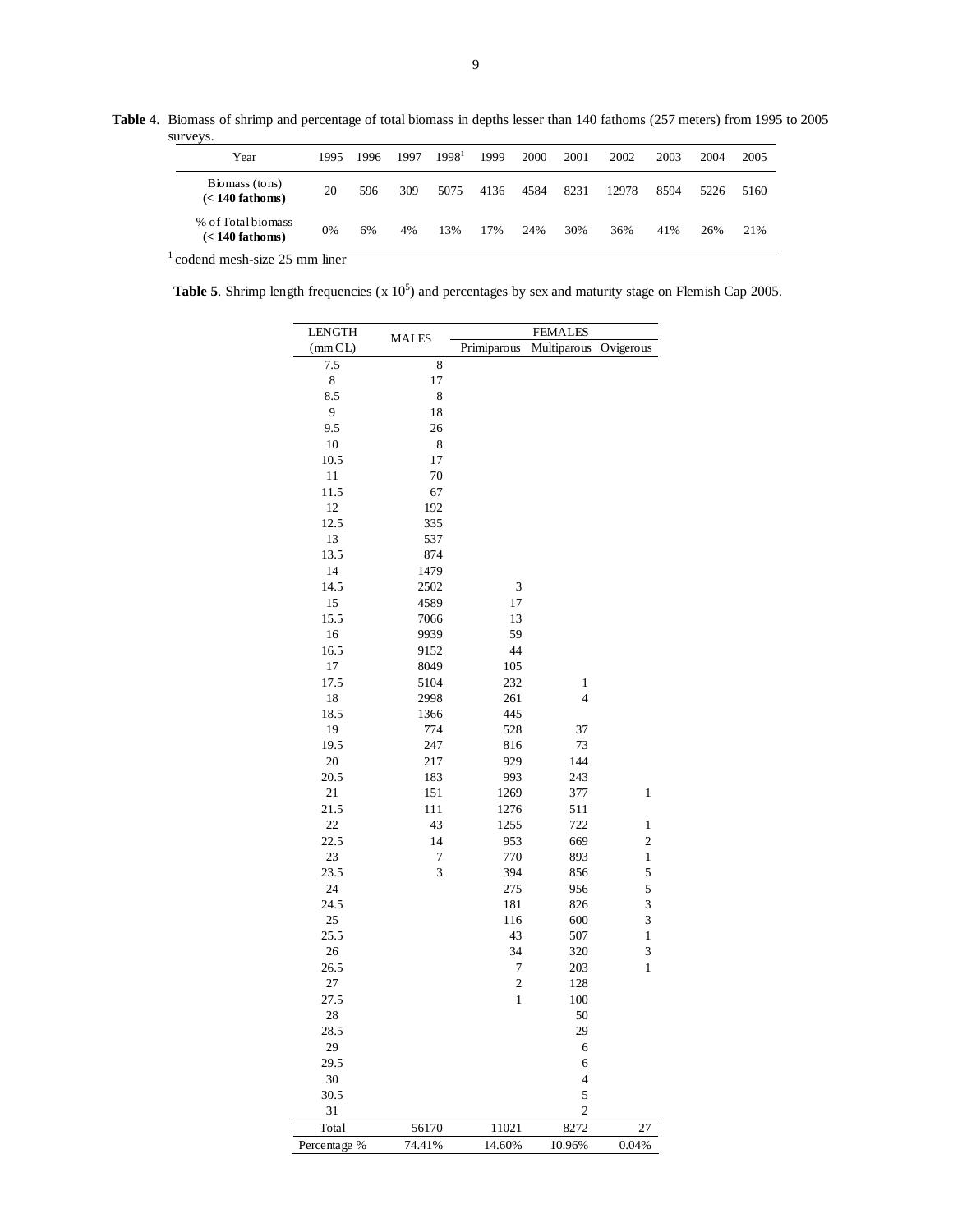| Length      |                  |             |          |                |                         |            |                                                                             |     |                |                  |                | <b>STRATA</b> |                  |                |                |                |                         |                         |                  |    |                  |                  |                | <b>Total</b>     |
|-------------|------------------|-------------|----------|----------------|-------------------------|------------|-----------------------------------------------------------------------------|-----|----------------|------------------|----------------|---------------|------------------|----------------|----------------|----------------|-------------------------|-------------------------|------------------|----|------------------|------------------|----------------|------------------|
| $mm$ (CL)   | $\boldsymbol{2}$ | 3           | 4        | 5              | 6                       | 7          | 8                                                                           | 9   | 10             | 11               | 12             | 13            | 14               | 15             | 16             | 17             | 18                      | 19                      | 20               | 21 | 28               | 33               | 34             |                  |
| 7.5         |                  | $\,$ 8 $\,$ |          |                |                         |            |                                                                             |     |                |                  |                |               |                  |                |                |                |                         |                         |                  |    |                  |                  |                | $\,$ 8 $\,$      |
| $\,$ 8 $\,$ |                  | $\,$ 8 $\,$ | 8        |                |                         |            |                                                                             |     |                |                  |                |               |                  |                |                |                |                         |                         |                  |    |                  |                  |                | 16               |
| 8.5         |                  | $\,$ 8 $\,$ |          |                |                         |            |                                                                             |     |                |                  |                |               |                  |                |                |                |                         |                         |                  |    |                  |                  |                | $\,$ 8 $\,$      |
| 9           |                  |             | 17       |                |                         |            |                                                                             |     |                |                  |                |               |                  |                |                |                |                         |                         |                  |    |                  |                  |                | 17               |
| 9.5         |                  | $\,$ 8 $\,$ |          |                |                         |            | $18\,$                                                                      |     |                |                  |                |               |                  |                |                |                |                         |                         |                  |    |                  |                  |                | 26               |
| 10          |                  | 8           |          |                |                         |            |                                                                             |     |                |                  |                |               |                  |                |                |                |                         |                         |                  |    |                  |                  |                | 8                |
| 10.5        | 6                | 8           |          |                | $\overline{\mathbf{c}}$ |            |                                                                             |     |                |                  |                |               |                  |                |                |                |                         |                         |                  |    |                  |                  |                | 16               |
| 11          | 9                | 3           | 25       |                | 5                       |            | 22                                                                          |     | 3              |                  |                |               |                  |                |                |                |                         |                         |                  |    |                  |                  |                | 67               |
| 11.5        | 15               | 21          | 8        |                | 10                      |            | 5                                                                           |     | $\overline{4}$ |                  |                |               |                  |                |                |                |                         |                         |                  |    |                  |                  |                | 63               |
| 12          | 38               | 46          | 17       | 9              | 13                      |            | 31                                                                          |     | 15             | $\boldsymbol{2}$ |                |               | 11               |                |                |                |                         |                         |                  |    |                  |                  |                | 182              |
| 12.5        | 48               | 68          | 17       | 25             | 21                      |            | 90                                                                          |     | 27             | 5                | 12             |               | $\boldsymbol{7}$ |                |                |                |                         |                         |                  |    |                  |                  |                | 320              |
| 13          | 147              | 72          | 62       | $\overline{7}$ | 51                      | 23         | 59                                                                          | 6   | 34             | 26               | 6              |               | 21               |                |                |                |                         |                         |                  |    |                  |                  |                | 514              |
| 13.5        | 187              | 105         | 140      | 47             | 72                      | 26         | 74                                                                          |     | 72             | 48               | 21             |               | 41               |                |                |                |                         |                         |                  |    |                  |                  |                | 833              |
| 14          | 218              | 146         | 151      | 78             | 104                     | 60         | 311                                                                         | 16  | 158            | 55               | 22             |               | 90               |                |                |                |                         |                         |                  |    |                  |                  |                | 1409             |
| 14.5        | 128              | 260         | 434      | 217            | 143                     | 92         | 468                                                                         | 14  | 268            | 110              | 72             | 8             | 174              |                | $\mathbf{1}$   |                |                         |                         |                  |    |                  |                  |                | 2389             |
| 15          | 99               | 500         | 823      | 235            | 239                     | 263        | 1032                                                                        | 54  | 474            | 201              | 152            | 19            | 284              | 13             | 3              |                |                         | $\mathbf{1}$            |                  |    |                  |                  |                | 4392             |
| 15.5        | 37               |             | 497 1484 | 389            | 295                     | 444        | 1742                                                                        | 47  | 657            | 444              | 352            | 52            | 281              | 16             | 10             |                |                         | 1                       |                  |    |                  | $\mathbf{1}$     |                | 6749             |
| 16          | 42               |             | 634 2130 | 235            | 327                     | 857        | 2800                                                                        | 111 | 836            | 609              | 351            | 67            | 434              | 88             | 8              |                |                         | $\overline{\mathbf{c}}$ |                  |    |                  | $\mathbf{1}$     |                | 9532             |
| 16.5        | 18               |             | 549 1701 | 176            | 250                     | 919        | 2413                                                                        | 80  | 722            | 705              | 492            | 168           | 383              | 151            | 27             |                |                         | 11                      |                  |    |                  | $\boldsymbol{2}$ |                | 8767             |
| 17          | 22               |             | 305 1286 | 72             |                         | 206 1190   | 2180                                                                        | 74  | 513            | 694              | 312            | 243           | 359              | 275            | 28             |                | 1                       | 15                      | $\mathbf{1}$     |    |                  | $\sqrt{2}$       |                | 7778             |
| 17.5        | 18               | 116         | 747      | 46             | 104                     | 848        | 1285                                                                        | 80  | 317            | 514              | 340            | 163           | 193              | 255            | 26             |                |                         | 36                      | $\mathbf{1}$     |    |                  | $\sqrt{2}$       |                | 5091             |
| 18          | 5                | 66          | 169      | 30             | 61                      | 502        | 870                                                                         | 69  | 183            | 294              | 282            | 123           | 156              | 231            | 28             |                |                         | 42                      | 3                |    |                  | $\sqrt{2}$       |                | 3116             |
| 18.5        | $\boldsymbol{2}$ | 40          | 174      | 11             | 23                      | 300        | 287                                                                         | 61  | 136            | 169              | 126            | 81            | 90               | 157            | 34             |                | 1                       | 33                      | $\overline{4}$   |    |                  | 3                |                | 1732             |
| 19          | 1                | 15          | 116      | 28             | 30                      | 197        | 246                                                                         | 30  | 101            | 98               | 73             | 63            | 95               | 117            | 36             |                | 1                       | 28                      | $\boldsymbol{2}$ |    |                  | $\mathbf{1}$     |                | 1278             |
| 19.5        | 1                | 23          | 38       | 66             | 27                      | 142        | 234                                                                         | 44  | 133            | 78               | 85             | 58            | 53               | 62             | 21             |                |                         | 18                      | 5                |    | $\mathbf{1}$     |                  |                | 1089             |
| 20          | 3                | 53          | 20       | 67             | 41                      | 129        | 193                                                                         | 94  | 156            | 96               | 75             | 48            | 124              | 75             | 32             |                | $\mathbf{1}$            | 23                      | 8                |    | $\boldsymbol{2}$ | $\,1$            |                | 1241             |
| 20.5        |                  | 58          | 36       | 54             | 60                      | 142        | 200                                                                         | 70  | 164            | 104              | 157            | 54            | 102              | 64             | 56             |                | 1                       | 30                      | 10               | 1  | 3                |                  | 1              | 1367             |
| 21          |                  | 73          | 43       | 52             | 55                      | 140        | 239                                                                         | 120 | 281            | 157              | 93             | 111           | 147              | 88             | 80             |                | 1                       | 33                      | 12               |    | 4                |                  | 1              | 1730             |
| 21.5        |                  | 48          | 72       | 69             | 58                      | 195        | 314                                                                         | 82  | 184            | 177              | 148            | 89            | 171              | 98             | 70             |                | 1                       | 33                      | 12               |    | 6                |                  |                | 1827             |
| $22\,$      |                  | 40          | 42       | 65             | 47                      | 180        | 263                                                                         | 129 | 267            | 191              | 135            | 78            | 212              | 146            | 100            |                | $\mathfrak{2}$          | 29                      | 10               |    | 7                |                  | 1              | 1944             |
| 22.5        |                  | 46          | 6        | 48             | 60                      | 180        | 117                                                                         | 42  | 197            | 193              | 141            | 83            | 188              | 136            | 105            |                | $\mathbf{1}$            | 17                      | 9                |    | 5                |                  | $\overline{4}$ | 1578             |
| 23          |                  | 25          | 48       | 68             | 48                      | 152        | 196                                                                         | 40  | 181            | 199              | 113            | 46            | 200              | 116            | 119            |                | $\overline{\mathbf{c}}$ | 41                      | 11               |    | 3                |                  | $\overline{4}$ | 1612             |
| 23.5        |                  | 18          |          | 41             | 78                      | 103        | 86                                                                          | 16  | 180            | 168              | 93             | 40            | 205              | 66             | 68             |                | $\mathfrak{2}$          | 36                      | 13               |    | 6                |                  | 1              | 1220             |
| 24          |                  | 32          |          | 33             | 67                      | 115        | 72                                                                          | 37  | 164            | 176              | 74             | 36            | 190              | 43             | 94             |                | 3                       | 42                      | 11               |    | 6                |                  | 3              | 1198             |
| 24.5        |                  | 27          |          | 12             | 43                      | 104        | 69                                                                          | 12  | 101            | 127              | 76             | 17            | 193              | 61             | 76             |                | 3                       | 43                      | 17               |    | 8                |                  | $\mathbf{1}$   | 990              |
| $25\,$      |                  | 11          |          | $\overline{c}$ | 20                      | 46         | 40                                                                          | 18  | 72             | 90               | 52             | 8             | 154              | 38             | 90             |                | 3                       | 42                      | 23               |    | 10               |                  | $\mathbf{1}$   | 720              |
| 25.5        |                  |             |          | 7              | 22                      | 66         | 17                                                                          | 6   | 40             | 56               | 39             |               | 107              | 9              | 117            |                | 4                       | 32                      | 30               |    | 12               |                  |                | 564              |
| 26          |                  | $\,$ 8 $\,$ |          | 12             | 19                      | 5          | 8                                                                           | 6   | 20             | 40               | 17             | 11            | 73               | 5              | 83             |                | 4                       | 28                      | 27               |    | 12               |                  | 1              | 379              |
| 26.5        |                  | 8           |          | 5              | 8                       | 11         |                                                                             |     | 26             | 28               | 8              | $\mathbf{1}$  | 17               | $\overline{4}$ | 72             | 1              | 4                       | 10                      | 19               |    | 11               |                  |                | 233              |
| $27\,$      |                  |             |          |                | 13                      | 4          |                                                                             |     | 18             | 9                | $\overline{4}$ | 4             | 6                | 1              | 55             | $\mathbf{1}$   | 4                       | 5                       | 16               |    | $\,$ 8 $\,$      |                  |                | 148              |
| 27.5        |                  |             |          |                | 5                       | 14         |                                                                             |     |                | 4                | 5              |               | 16               | 8              | 35             | $\mathbf{1}$   | 3                       | 5                       | 14               |    | 9                |                  |                | 119              |
| $28\,$      |                  |             |          |                | $\sqrt{2}$              | $\sqrt{2}$ |                                                                             |     | $\sqrt{2}$     |                  | $\sqrt{2}$     | $\mathbf{2}$  | $\tau$           | 3              | 21             |                | $\boldsymbol{2}$        | 4                       | 11               |    | 7                |                  |                | 65               |
| 28.5        |                  |             |          |                |                         |            |                                                                             |     | 3              |                  |                |               | $\overline{4}$   |                | 19             | $\mathbf{1}$   | $\mathbf{1}$            | $\mathbf{1}$            | 8                |    | 5                |                  |                | 42               |
| 29          |                  |             |          |                |                         |            |                                                                             |     |                |                  |                |               |                  |                | $\overline{4}$ |                | $\mathbf{1}$            |                         | 6                |    | 5                |                  |                | 16               |
| 29.5        |                  |             |          |                |                         |            |                                                                             |     |                | $\sqrt{2}$       |                |               |                  |                |                |                | $\mathbf{1}$            | 3                       | 3                |    | 3                |                  |                | 12               |
| $30\,$      |                  |             |          |                |                         |            |                                                                             |     |                |                  |                |               |                  | 3              |                |                |                         |                         | $\sqrt{2}$       |    | $\boldsymbol{2}$ |                  |                | $\boldsymbol{7}$ |
| 30.5        |                  |             |          |                |                         |            |                                                                             |     |                |                  |                |               | 4                |                |                |                |                         |                         |                  |    | $\mathbf{1}$     |                  |                | 5                |
| 31          |                  |             |          |                |                         |            |                                                                             |     |                |                  |                |               | $\boldsymbol{2}$ |                |                |                |                         |                         |                  |    | $\mathbf{1}$     |                  |                | 3                |
| Total       |                  |             |          |                |                         |            | 1044 3961 9814 2206 2629 7451 15981 1358 6709 5869 3930 1673 4794 2329 1518 |     |                |                  |                |               |                  |                |                | $\overline{4}$ | 47                      | 644                     | 288              |    | $1 - 137$        | 15               |                | 18 72420         |

**Table 6.** Shrimp length frequencies  $(x 10^5)$  by strata in 2005 on Flemish Cap survey.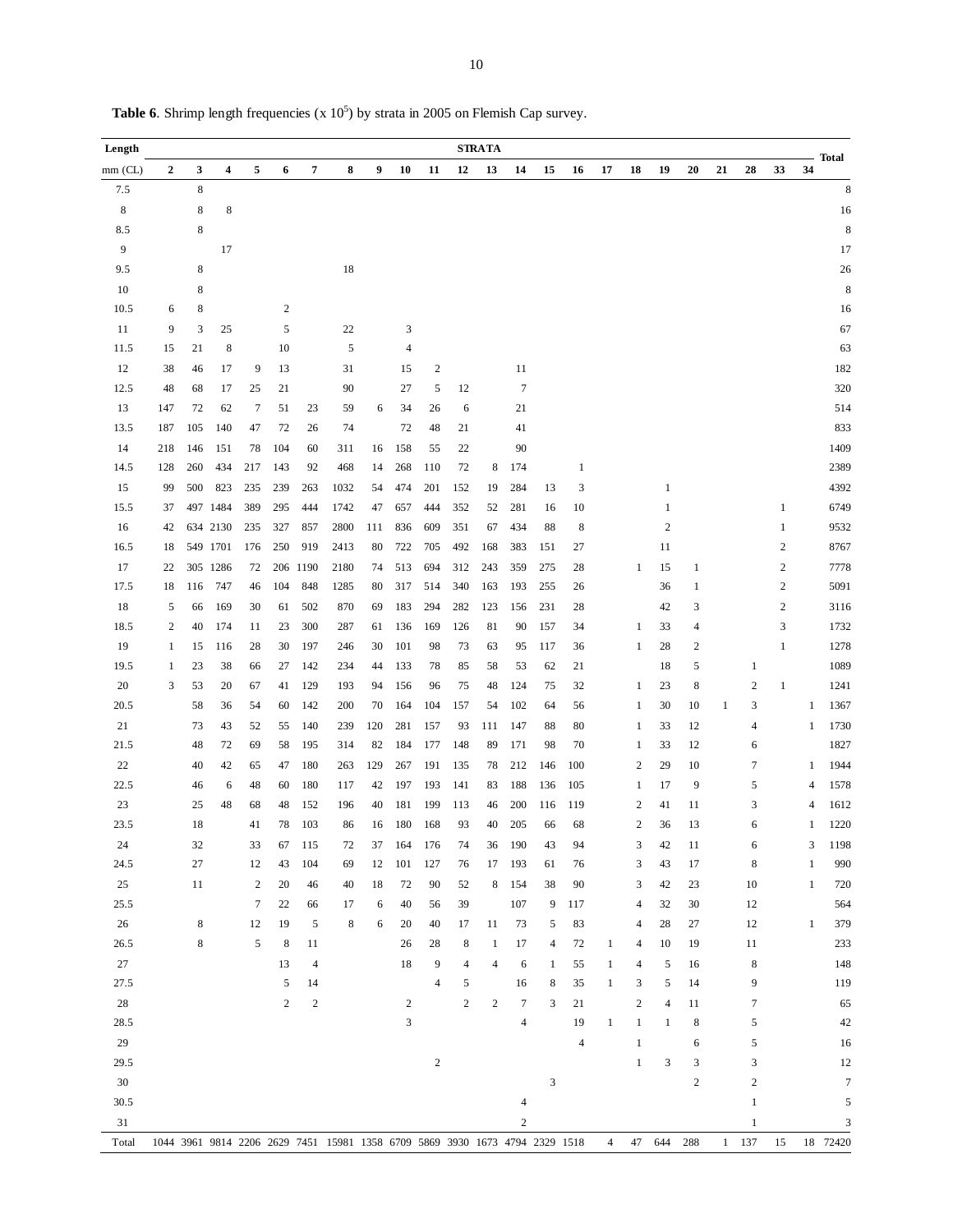|                   | Depth range   |                | Mean lengths (mm |
|-------------------|---------------|----------------|------------------|
| Strata            | <b>Meters</b> | <b>Fathoms</b> | CL               |
| 2                 | 147-182       | 81-100         | 14.1             |
| $3 \text{ to } 6$ | 183-256       | $101 - 140$    | 16.5             |
| 7 to 11           | 257-360       | 141-200        | 17.7             |
| 12 to 15          | 361-547       | 201-300        | 19.1             |
| 16 to 19          | 548-733       | 301-400        | 22.7             |
| 20 to 34          | 734-1464      | 401-800        | 24.5             |
| Total             | 147-1464      | 80-800         | 17.8             |

**Table 7**. Mean lengths by depth range on Flemish Cap surveys 2005

**Table 8**. Shrimp length frequencies taken by the small mesh size bag attached to the cod-end in 2005 survey.

| Length (CL)         | Frequency    |
|---------------------|--------------|
| mm                  |              |
| 6.5                 | 7            |
| 7                   | 35           |
| 7.5                 | 129          |
| 8                   | 157          |
| 8.5                 | 181          |
| 9                   | 152          |
| 9.5                 | 104          |
| 10                  | 55           |
| 10.5                | 31           |
| 11                  | 26           |
| 11.5                | 50           |
| 12                  | 68           |
| 12.5                | 87           |
| 13                  | 115          |
| 13.5                | 103          |
| 14                  | 152          |
| 14.5                | 199          |
| 15                  | 238          |
| 15.5                | 262          |
| 16                  | 301          |
| 16.5                | 258          |
| 17                  | 174          |
| 17.5                | 109          |
| 18                  | 56           |
| 18.5                | 26           |
| 19                  | 16           |
| 19.5                | 7            |
| 20                  | 6            |
| 20.5                | 6            |
| 21                  | 5            |
| 21.5                | $\mathbf{1}$ |
| 22                  |              |
| 22.5                | 3            |
| 23                  |              |
| 23.5                |              |
| 24                  |              |
| Total general       | 3119         |
| Catch weight (gr)   | 7801         |
| Sampled weigth (gr) | 5200         |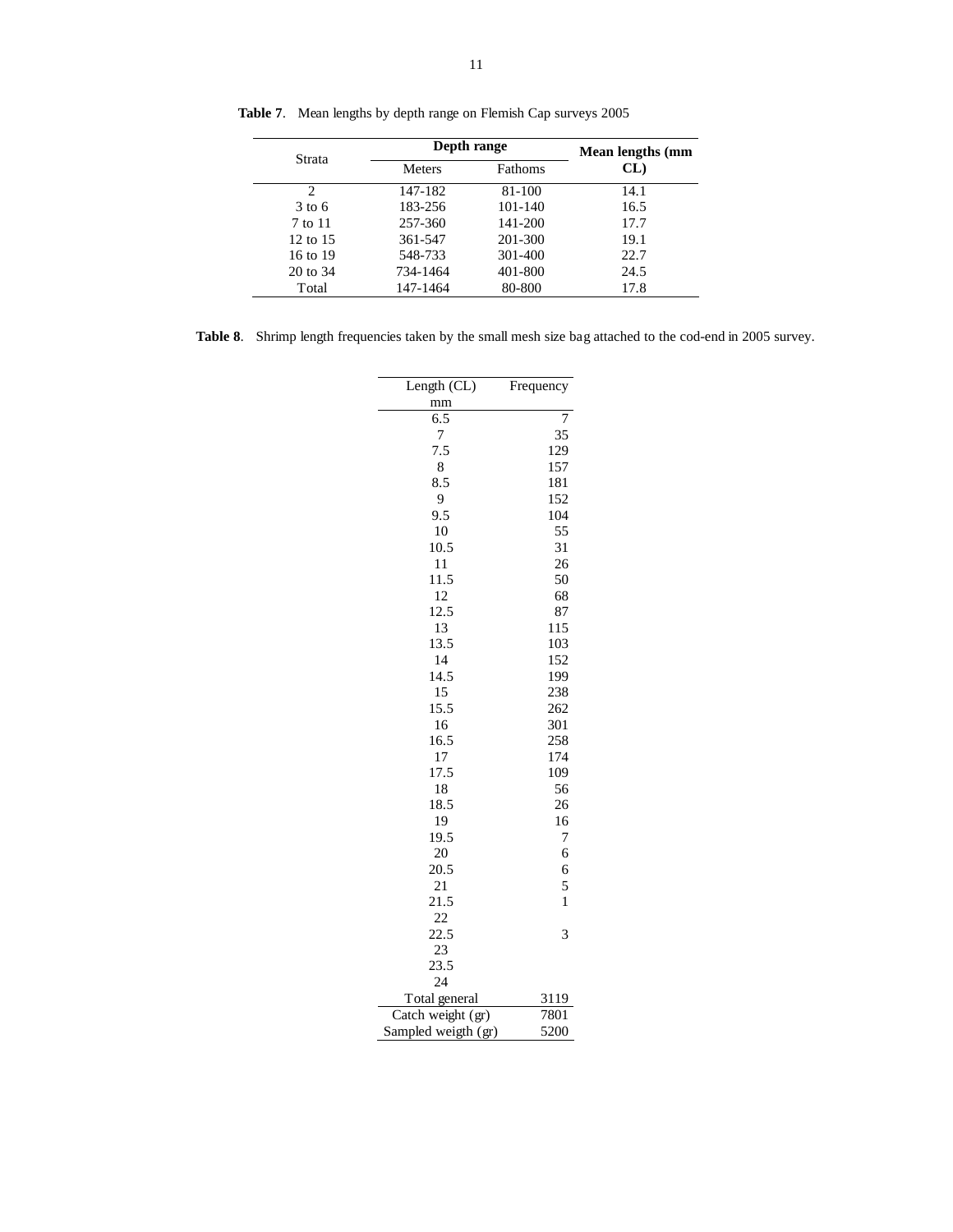| Table 9. Shrimp modal groups and ages with Lofoten gear and bag in the codend in the 2004 on Flemish Cap survey interpreted |  |
|-----------------------------------------------------------------------------------------------------------------------------|--|
| from size distributions.                                                                                                    |  |

|     |                          | <b>LOFOTEN</b> |        |
|-----|--------------------------|----------------|--------|
|     |                          | Modal groups   |        |
| Age | Males                    | Females        | Cohort |
|     |                          |                |        |
| ∍   | 12                       |                | R      |
| 3   | 16                       |                | P      |
|     | 19                       | 19.5           |        |
|     | $\overline{\phantom{0}}$ | 22             |        |
| 6   |                          | 24             | М      |
|     |                          |                |        |

# **BAG ON THE CODEND**

|     |       | Modal groups             |        |
|-----|-------|--------------------------|--------|
| Age | Males | Females                  | Cohort |
|     |       | -                        |        |
|     | 12.5  | $\overline{\phantom{0}}$ |        |
|     |       | -                        |        |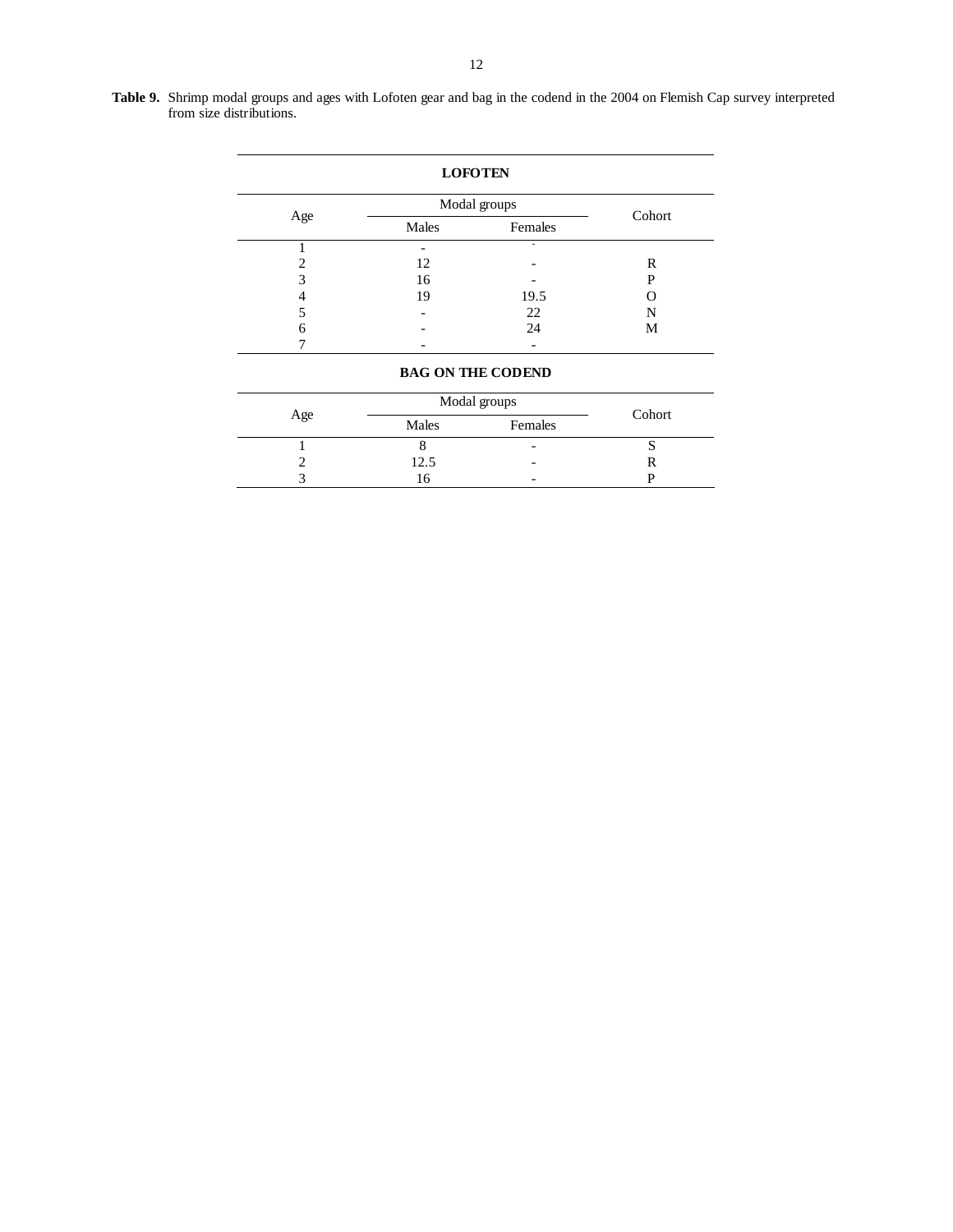Table 10. Results from the modal analysis (MIX) for each sex/maturity group on EU Flemish Cap surveys 1988-2005.

|                                     |         | 1988         |                |          |
|-------------------------------------|---------|--------------|----------------|----------|
| <b>Sex and</b><br>maturity<br>group |         | <b>Males</b> | <b>Females</b> |          |
| Age                                 | Prop.   | St. Dev.     | Prop.          | St. Dev. |
| 1                                   |         |              |                |          |
| $\frac{2}{3}$                       |         |              |                |          |
|                                     | 0.069   | 0.004        |                |          |
| $\overline{\mathbf{4}}$             | 0.646   | 0.005        |                |          |
| 5                                   | 0.285   | 0.003        | 0.501          | 0.007    |
| 6                                   |         |              | 0.456          | 0.005    |
| $\tau$                              |         |              | 0.043          | 0.004    |
| Age                                 | Mean CL | St. Dev.     | Mean CL        | St. Dev. |
| 1                                   |         |              |                |          |
| $\overline{c}$                      |         |              |                |          |
| 3                                   | 18.16   | 0.051        |                |          |
| $\overline{\mathbf{4}}$             | 20.30   | 0.012        |                |          |
| 5                                   | 24.96   | 0.016        | 26.72          | 0.017    |
| 6                                   |         |              | 29.49          | 0.032    |
| $\overline{7}$                      |         |              | 32.18          | 0.106    |
| Age                                 | Sigma   | St. Dev.     | Sigma          | St. Dev. |
| 1                                   |         |              |                |          |
| $\sqrt{2}$                          |         |              |                |          |
| $\mathfrak z$                       | 0.817   | Fixed CV     |                |          |
| $\overline{\mathbf{4}}$             | 0.913   | Fixed CV     |                |          |
| 5                                   | 1.123   | Fixed CV     | 1.202          | Fixed CV |
| 6                                   |         |              | 1.327          | Fixed CV |
| $\overline{7}$                      |         |              | 1.448          | Fixed CV |
|                                     |         |              |                |          |

| Prop.          | <b>Males</b><br>St. Dev. | <b>Females</b>                 |                                  |
|----------------|--------------------------|--------------------------------|----------------------------------|
|                |                          |                                |                                  |
|                |                          | Prop.                          | St. Dev.                         |
|                |                          |                                |                                  |
|                |                          |                                |                                  |
|                |                          |                                |                                  |
| 0.936          | 0.001                    | 0.187                          | 0.004                            |
| 0.031          | 0.004                    | 0.592                          | 0.007                            |
|                |                          |                                | 0.006                            |
|                |                          |                                | 0.003                            |
|                |                          |                                |                                  |
| <b>Mean CL</b> |                          | Mean CL                        | St. Dev.                         |
|                |                          |                                |                                  |
|                |                          |                                |                                  |
|                |                          |                                |                                  |
| 20.68          | 0.005                    | 22.53                          | 0.029                            |
| 24.59          | 0.140                    | 26.11                          | 0.024                            |
| 26.18          | 0.095                    | 29.16                          | 0.066                            |
|                |                          |                                | 0.316                            |
|                |                          |                                |                                  |
| Sigma          | St. Dev.                 | Sigma                          | St. Dev.                         |
|                |                          |                                |                                  |
|                |                          |                                |                                  |
|                |                          |                                |                                  |
| 0.886          | Const. CV                | 1.013                          | Fixed CV                         |
| 1.054          | Const. CV                | 1.175                          | Fixed CV                         |
|                |                          |                                | Fixed CV                         |
|                |                          | 1.444                          | Fixed CV                         |
|                |                          |                                |                                  |
|                | 0.033<br>1.122           | 0.004<br>St. Dev.<br>Const. CV | 0.210<br>0.011<br>32.09<br>1.312 |

|                              | 1989    |              |                |          |  |  |
|------------------------------|---------|--------------|----------------|----------|--|--|
| Sex and<br>maturity<br>group |         | <b>Males</b> | <b>Females</b> |          |  |  |
| Age                          | Prop.   | St. Dev.     | Prop.          | St. Dev. |  |  |
| 1                            |         |              |                |          |  |  |
| 2                            |         |              |                |          |  |  |
| $\overline{3}$               | 0.008   | 0.001        |                |          |  |  |
| $\overline{4}$               | 0.538   | 0.005        | 0.013          | 0.002    |  |  |
| 5                            | 0.424   | 0.005        | 0.158          | 0.005    |  |  |
| 6                            | 0.030   | 0.002        | 0.729          | 0.008    |  |  |
| 7                            |         |              | 0.099          | 0.007    |  |  |
| Age                          | Mean CL | St. Dev.     | Mean CL        | St. Dev. |  |  |
| $\mathbf{1}$                 |         |              |                |          |  |  |
|                              |         |              |                |          |  |  |
| $\frac{2}{3}$                | 15.40   | 0.071        |                |          |  |  |
| $\overline{4}$               | 20.40   | 0.012        | 22.05          | 0.155    |  |  |
| 5                            | 23.92   | 0.020        | 25.20          | 0.056    |  |  |
| 6                            | 27.04   | 0.101        | 28.76          | 0.028    |  |  |
| 7                            |         |              | 31.70          | 0.095    |  |  |
| Age                          | Sigma   | St. Dev.     | Sigma          | St. Dev. |  |  |
| $\mathbf{1}$                 |         |              |                |          |  |  |
| $\boldsymbol{2}$             |         |              |                |          |  |  |
| 3                            | 0.693   | Fixed CV     |                |          |  |  |
| $\overline{4}$               | 0.918   | Fixed CV     | 0.992          | Fixed CV |  |  |
| 5                            | 1.076   | Fixed CV     | 1.134          | Fixed CV |  |  |
| 6                            | 1.217   | Fixed CV     | 1.294          | Fixed CV |  |  |
| 7                            |         |              | 1.427          | Fixed CV |  |  |

| <b>Sex and</b>           |         |              |         |                |
|--------------------------|---------|--------------|---------|----------------|
| maturity                 |         | <b>Males</b> |         | <b>Females</b> |
| group                    |         |              |         |                |
| Age                      | Prop.   | St. Dev.     | Prop.   | St. Dev.       |
| $\mathbf{1}$             |         |              |         |                |
| 2                        |         |              |         |                |
| 3                        | 0.0635  | 0.004        |         |                |
| $\overline{4}$           | 0.349   | 0.004        |         |                |
| 5                        | 0.587   | 0.002        | 0.051   | 0.003          |
| 6                        |         |              | 0.703   | 0.004          |
| $\overline{7}$           |         |              | 0.185   | 0.005          |
| 8                        |         |              | 0.060   | 0.006          |
| Age                      | Mean CL | St. Dev.     | Mean CL | St. Dev.       |
| $\mathbf{1}$             |         |              |         |                |
| $\overline{\mathbf{c}}$  |         |              |         |                |
| 3                        | 18.05   | 0.051        |         |                |
| $\overline{\mathcal{L}}$ | 19.96   | 0.012        |         |                |
| 5                        | 24.35   | 0.005        | 24.39   | 0.043          |
| 6                        |         |              | 26.52   | 0.009          |
| 7                        |         |              | 29.60   | 0.46           |
| 8                        |         |              | 32.22   | 0.068          |
| Age                      | Sigma   | St. Dev.     | Sigma   | St. Dev.       |
| 1                        |         |              |         |                |
| $\boldsymbol{2}$         |         |              |         |                |
| 3                        | 0.729   | 0.024        |         |                |
| $\overline{4}$           | 0.732   | 0.008        |         |                |
| 5                        | 0.947   | 0.004        | 0.861   | Const. CV      |
| 6                        |         |              | 0.936   | Const. CV      |
| 7                        |         |              | 1.045   | Const. CV      |
| 8                        |         |              | 1.102   | Const. CV      |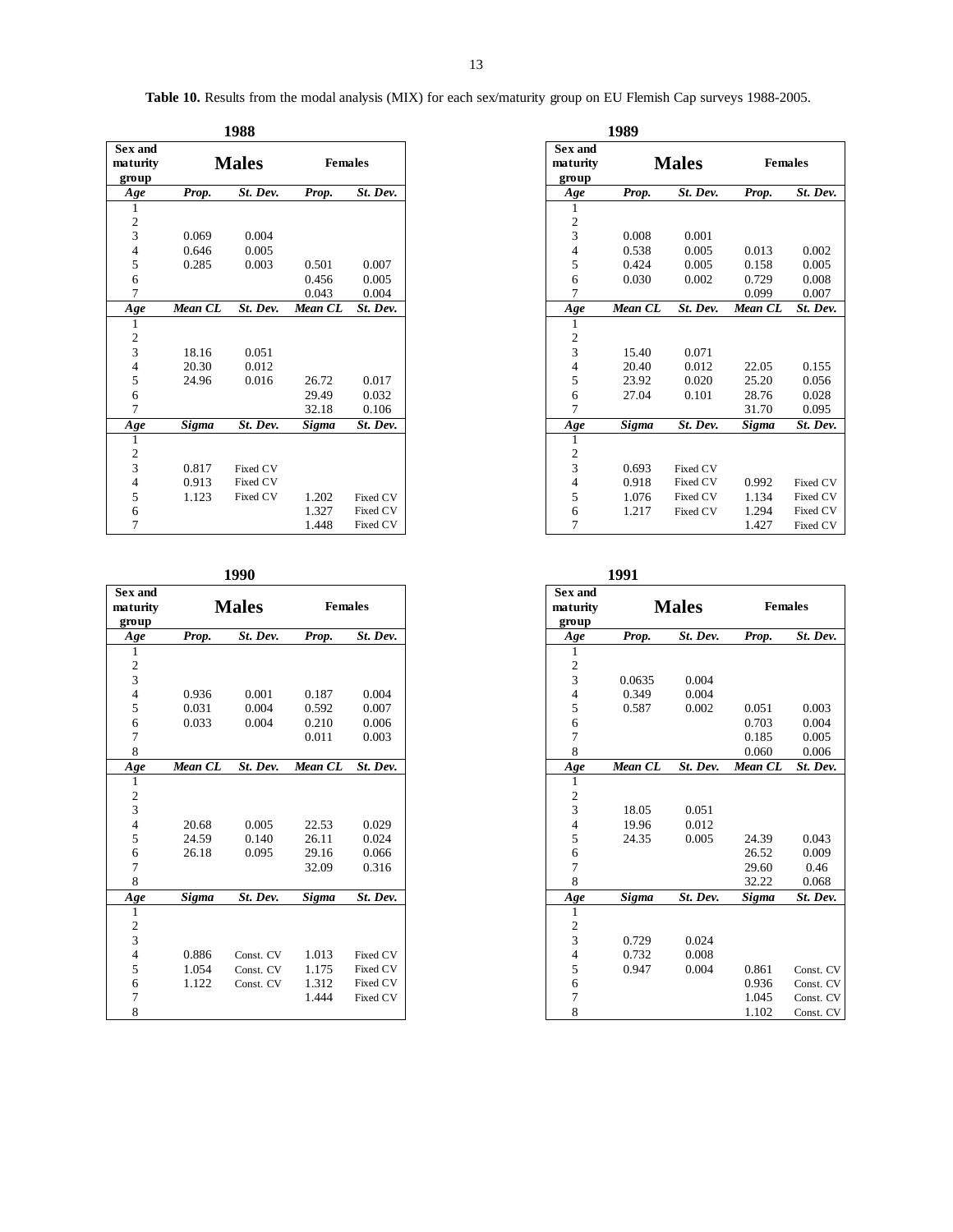| Sex and<br>maturity<br>group | <b>Males</b> |          |              | <b>Primimarous</b><br>females | <b>Multiparous</b><br>females |              |
|------------------------------|--------------|----------|--------------|-------------------------------|-------------------------------|--------------|
| Age                          | Prop.        | St. Dev. | Prop.        | St.<br>Dev.                   | Prop.                         | St.<br>Dev.  |
| 1                            |              |          |              |                               |                               |              |
| $\overline{c}$               |              |          |              |                               |                               |              |
| 3                            | 0.145        | 0.005    |              |                               |                               |              |
| 4                            | 0.133        | 0.005    |              |                               |                               |              |
| 5                            | 0.385        | 0.006    |              |                               | 0.022                         | 0.003        |
| 6                            | 0.336        | 0.006    | 0.174        | 0.017                         | 0.827                         | 0.009        |
| $\overline{7}$               |              |          | 0.826        | 0.017                         | 0.151                         | 0.009        |
| Age                          | Mean CL      | St. Dev. | Mean         | St.                           | Mean                          | St.          |
|                              |              |          | CL           | Dev.                          | CL                            | Dev.         |
| 1                            |              |          |              |                               |                               |              |
| $\overline{c}$               |              |          |              |                               |                               |              |
| 3                            | 18.20        | 0.030    |              |                               |                               |              |
| 4<br>5                       | 19.74        | 0.035    |              |                               |                               |              |
|                              | 24.00        | 0.019    |              |                               | 24.04                         | 0.149        |
| 6<br>$\overline{7}$          | 26.62        | 0.022    | 25.76        | 0.096                         | 27.81                         | 0.024        |
|                              |              |          | 28.49        | 0.040<br>St.                  | 30.70                         | 0.077<br>St. |
| Age                          | <b>Sigma</b> | St. Dev. | <b>Sigma</b> | Dev.                          | Sigma                         | Dev.         |
| $\mathbf{1}$                 |              |          |              |                               |                               |              |
| $\overline{\mathbf{c}}$      |              |          |              |                               |                               |              |
| $\overline{3}$               | 0.663        | Cons. CV |              |                               |                               |              |
| 4                            | 0.719        | Cons. CV |              |                               |                               |              |
| 5                            | 0.875        | Cons. CV |              |                               | 1.081                         | Fixed CV     |
| 6                            | 0.970        | Cons. CV | 0.790        | 0.054                         | 1.252                         | Fixed CV     |
| $\overline{7}$               |              |          | 1.062        | 0.027                         | 1.381                         | Fixed CV     |

| Sex and<br>maturity<br>group |              | <b>Males</b> |       | <b>Primimarous</b><br>females | <b>Multiparous</b><br>females |             |
|------------------------------|--------------|--------------|-------|-------------------------------|-------------------------------|-------------|
| Age                          | Prop.        | St. Dev.     | Prop. | St.<br>Dev.                   | Prop.                         | St.<br>Dev. |
| 1                            |              |              |       |                               |                               |             |
| $\overline{c}$               |              |              |       |                               |                               |             |
| 3                            | 0.272        | 0.004        |       |                               |                               |             |
| $\overline{4}$               | 0.524        | 0.009        | 0.078 | 0.004                         |                               |             |
| 5                            | 0.204        | 0.008        | 0.521 | 0.011                         | 0.037                         | 0.002       |
| 6                            |              |              | 0.401 | 0.012                         | 0.919                         | 0.007       |
| $\overline{7}$               |              |              |       |                               | 0.044                         | 0.006       |
| Age                          | Mean CL      | St. Dev.     | Mean  | St.                           | Mean                          | St.         |
|                              |              |              | CL    | Dev.                          | CL                            | Dev.        |
| 1                            |              |              |       |                               |                               |             |
| $\overline{c}$               |              |              |       |                               |                               |             |
| 3                            | 17.45        | 0.017        |       |                               |                               |             |
| $\overline{4}$               | 21.59        | 0.016        | 22.53 | 0.045                         |                               |             |
| 5                            | 23.96        | 0.054        | 25.56 | 0.028                         | 24.70                         | 0.067       |
| 6                            |              |              | 27.56 | 0.033                         | 27.94                         | 0.013       |
| $\overline{7}$               |              |              |       |                               | 30.29                         | 0.113       |
| Age                          | <b>Sigma</b> | St. Dev.     | Sigma | St.<br>Dev.                   | <b>Sigma</b>                  | St.<br>Dev. |
| 1                            |              |              |       |                               |                               |             |
| $\overline{c}$               |              |              |       |                               |                               |             |
| 3                            | 1.004        | 0.014        |       |                               |                               |             |
| $\overline{4}$               | 0.739        | 0.012        | 0.762 | Cons. CV                      |                               |             |
| 5                            | 0.970        | 0.031        | 0.864 | Cons. CV                      | 0.927                         | Cons. CV    |
| 6                            |              |              | 0.932 | Cons. CV                      | 1.049                         | Cons. CV    |
| $\overline{7}$               |              |              |       |                               | 1.137                         | Cons. CV    |

| 1992        |                                                         |              |             |
|-------------|---------------------------------------------------------|--------------|-------------|
|             | <b>Multiparous</b><br>Primimarous<br>females<br>females |              |             |
| rop.        | St.<br>Dev.                                             | Prop.        | St.<br>Dev. |
|             |                                                         |              |             |
|             |                                                         |              |             |
|             |                                                         |              |             |
|             |                                                         |              |             |
|             |                                                         | 0.022        | 0.003       |
| .174        | 0.017                                                   | 0.827        | 0.009       |
| .826        | 0.017                                                   | 0.151        | 0.009       |
| <b>Jean</b> | St.                                                     | Mean         | St.         |
|             | Dev.                                                    | CL           | Dev.        |
|             |                                                         |              |             |
|             |                                                         |              |             |
|             |                                                         |              |             |
|             |                                                         |              |             |
|             |                                                         | 24.04        | 0.149       |
| 5.76        | 0.096                                                   | 27.81        | 0.024       |
| 8.49        | 0.040                                                   | 30.70        | 0.077       |
| igma        | St.<br>Dev.                                             | <b>Sigma</b> | St.<br>Dev. |
|             |                                                         |              |             |
|             |                                                         |              |             |
|             |                                                         |              |             |
|             |                                                         |              |             |
|             |                                                         | 1.081        | Fixed CV    |
|             | 0.054                                                   | 1.252        | Fixed CV    |
|             | 0.027                                                   | 1.381        | Fixed CV    |

**1994 1995** 

| <b>Sex and</b><br>maturity<br>group | <b>Males</b> |          |              | <b>Primimarous</b><br>females | <b>Multiparous</b><br>females |             |
|-------------------------------------|--------------|----------|--------------|-------------------------------|-------------------------------|-------------|
| Age                                 | Prop.        | St. Dev. | Prop.        | St.<br>Dev.                   | Prop.                         | St.<br>Dev. |
| 1                                   |              |          |              |                               |                               |             |
| $\overline{c}$                      |              |          |              |                               |                               |             |
| 3                                   | 0.454        | 0.002    |              |                               |                               |             |
| 4                                   | 0.516        | 0.002    |              |                               |                               |             |
| 5                                   | 0.031        | 0.001    | 0.484        | 0.005                         | 0.088                         | 0.003       |
| 6                                   |              |          | 0.516        | 0.005                         | 0.453                         | 0.007       |
| 7                                   |              |          |              |                               | 0.459                         | 0.008       |
| Age                                 | Mean CL      | St. Dev. | Mean<br>CL   | St.<br>Dev.                   | Mean<br>CL                    | St.<br>Dev. |
| $\mathbf{1}$                        |              |          |              |                               |                               |             |
| $\overline{\mathbf{c}}$             |              |          |              |                               |                               |             |
| 3                                   | 16.58        | 0.007    |              |                               |                               |             |
| 4                                   | 21.39        | 0.006    |              |                               |                               |             |
| 5                                   | 24.71        | 0.027    | 22.71        | 0.015                         | 23.35                         | 0.045       |
| 6                                   |              |          | 25.92        | 1.167                         | 26.19                         | 0.033       |
| 7                                   |              |          |              |                               | 28.62                         | 0.023       |
| Age                                 | <b>Sigma</b> | St. Dev. | <b>Sigma</b> | St.<br>Dev.                   | <b>Sigma</b>                  | St.<br>Dev. |
| $\mathbf{1}$                        |              |          |              |                               |                               |             |
| $\overline{c}$                      |              |          |              |                               |                               |             |
| 3                                   | 1.043        | 0.006    |              |                               |                               |             |
| $\overline{4}$                      | 0.905        | 0.006    |              |                               |                               |             |
| 5                                   | 0.666        | 0.020    | 1.022        | Fixed CV                      | 1.051                         | Fixed CV    |
| 6                                   |              |          | 1.167        | Fixed CV                      | 1.179                         | Fixed CV    |
| 7                                   |              |          |              |                               | 1.288                         | Fixed CV    |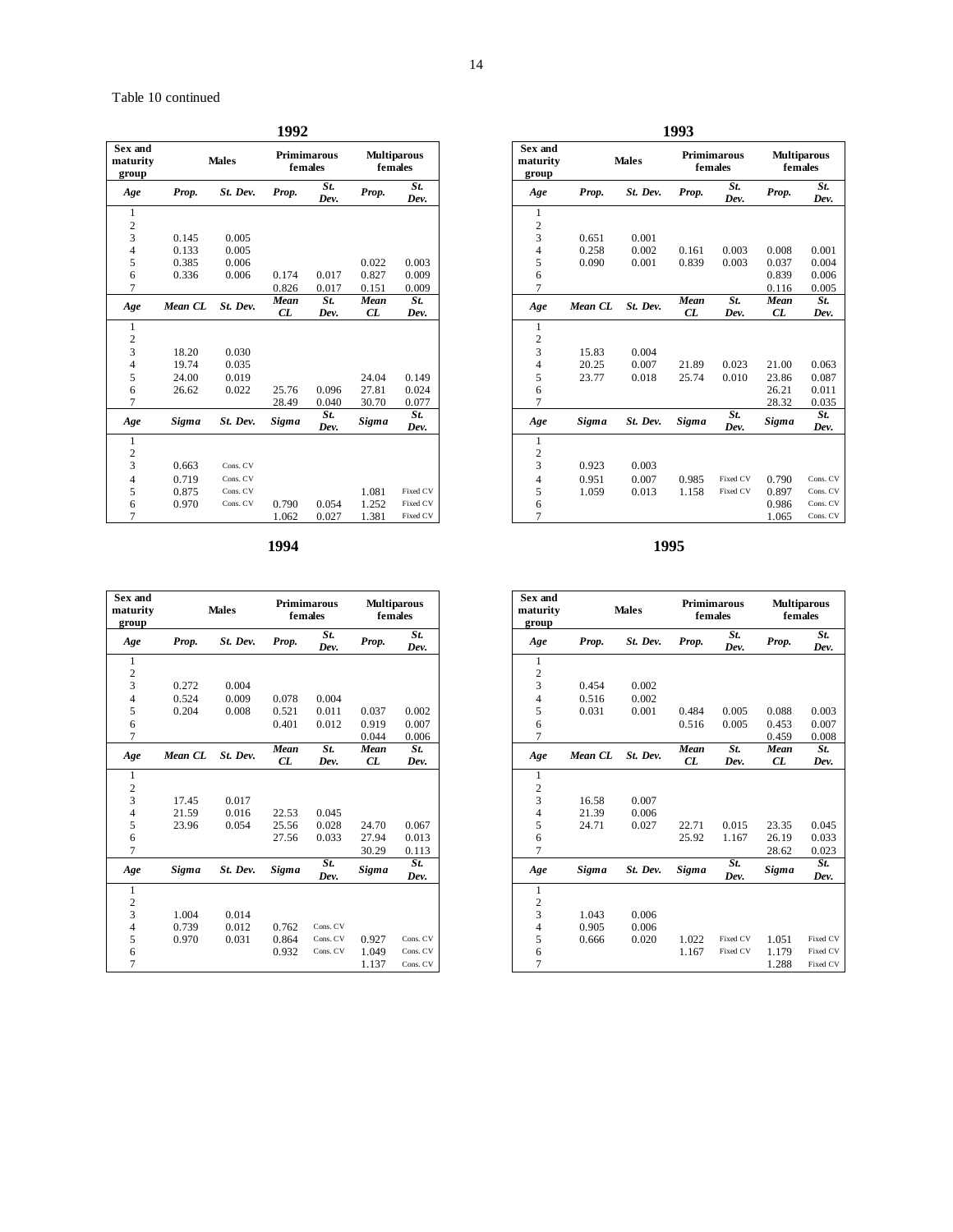|                                     |              | 1996         |            |                        |            |                               |
|-------------------------------------|--------------|--------------|------------|------------------------|------------|-------------------------------|
| <b>Sex and</b><br>maturity<br>group |              | <b>Males</b> |            | Primimarous<br>females |            | <b>Multiparous</b><br>females |
| Age                                 | Prop.        | St. Dev.     | Prop.      | St.<br>Dev.            | Prop.      | St.<br>Dev.                   |
| 1                                   |              |              |            |                        |            |                               |
| $\overline{c}$                      | 0.281        | 0.001        |            |                        |            |                               |
| 3                                   | 0.704        | 0.001        |            |                        |            |                               |
| 4                                   | 0.015        | 0.000        | 0.420      | 0.004                  | 0.129      | 0.008                         |
| 5                                   |              |              | 0.547      | 0.005                  | 0.512      | 0.047                         |
| 6                                   |              |              | 0.033      | 0.004                  | 0.204      | 0.027                         |
| 7                                   |              |              |            |                        | 0.156      | 0.056                         |
| Age                                 | Mean CL      | St. Dev.     | Mean<br>CL | St.<br>Dev.            | Mean<br>CL | St.<br>Dev.                   |
| 1                                   |              |              |            |                        |            |                               |
| $\overline{c}$                      | 14.44        | 0.007        |            |                        |            |                               |
| 3                                   | 20.63        | 0.004        |            |                        |            |                               |
| 4                                   | 24.73        | 0.042        | 21.84      | 0.014                  | 23.30      | 0.057                         |
| 5                                   |              |              | 24.85      | 0.020                  | 25.65      | 0.105                         |
| 6                                   |              |              | 27.27      | 0.116                  | 27.49      | 0.559                         |
| $\overline{7}$                      |              |              |            |                        | 29.57      | 0.369                         |
| Age                                 | <b>Sigma</b> | St. Dev.     | Sigma      | St.<br>Dev.            | Sigma      | St.<br>Dev.                   |
| 1                                   |              |              |            |                        |            |                               |
| $\overline{\mathbf{c}}$             | 1.200        | 0.006        |            |                        |            |                               |
| 3                                   | 1.143        | 0.004        |            |                        |            |                               |
| 4                                   | 0.862        | 0.028        | 0.983      | Fixed CV               | 1.049      | Fixed CV                      |
| 5                                   |              |              | 1.118      | Fixed CV               | 1.154      | Fixed CV                      |
| 6                                   |              |              | 1.227      | Fixed CV               | 1.237      | Fixed CV                      |
| $\overline{7}$                      |              |              |            |                        | 1.250      | Fixed CV                      |

**1998 1999** 

| Sex and<br>maturity<br>group | <b>Males</b> |          |       | <b>Primimarous</b><br>females | <b>Multiparous</b><br>females |             |
|------------------------------|--------------|----------|-------|-------------------------------|-------------------------------|-------------|
| Age                          | Prop.        | St. Dev. | Prop. | St.<br>Dev.                   | Prop.                         | St.<br>Dev. |
| 1                            | 0.009        | 0.000    |       |                               |                               |             |
| $\overline{c}$               | 0.536        | 0.002    |       |                               |                               |             |
| $\overline{3}$               | 0.410        | 0.002    | 0.345 | 0.004                         |                               |             |
| $\overline{4}$               | 0.045        | 0.001    | 0.155 | 0.011                         | 0.183                         | 0.012       |
| 5                            |              |          | 0.581 | 0.011                         | 0.439                         | 0.026       |
| 6                            |              |          | 0.229 | 0.010                         | 0.350                         | 0.026       |
| $\overline{7}$               |              |          |       |                               | 0.028                         | 0.103       |
| Age                          | Mean CL      | St. Dev. | Mean  | St.                           | Mean                          | St.         |
|                              |              |          | CL    | Dev.                          | CL                            | Dev.        |
| 1                            | 10.32        | 0.060    |       |                               |                               |             |
| $\overline{c}$               | 14.24        | 0.006    |       |                               |                               |             |
| 3                            | 18.92        | 0.008    | 18.58 | 0.106                         |                               |             |
| $\overline{4}$               | 21.98        | 0.030    | 20.77 | 0.104                         | 22.08                         | 0.068       |
| 5                            |              |          | 22.90 | 0.046                         | 24.56                         | 0.106       |
| 6                            |              |          | 25.96 | 0.051                         | 26.61                         | 0.133       |
| $\overline{7}$               |              |          |       |                               | 29.03                         | 0.331       |
| Age                          | <b>Sigma</b> | St. Dev. | Sigma | St.<br>Dev.                   | Sigma                         | St.<br>Dev. |
| $\mathbf{1}$                 | 0.840        | 0.039    |       |                               |                               |             |
| $\overline{c}$               | 1.077        | 0.005    |       |                               |                               |             |
| 3                            | 1.141        | 0.009    | 0.836 | Fixed CV                      |                               |             |
| $\overline{4}$               | 1.000        | fixed    | 0.934 | Fixed CV                      | 0.994                         | Fixed CV    |
| 5                            |              |          | 1.031 | Fixed CV                      | 1.105                         | Fixed CV    |
| 6                            |              |          | 1.137 | Fixed CV                      | 1.197                         | Fixed CV    |
| $\overline{7}$               |              |          |       |                               | 1.306                         | Fixed CV    |

| Sex and<br>maturity<br>group | <b>Males</b> |          |              | <b>Primimarous</b><br>females | <b>Multiparous</b><br>females |             |
|------------------------------|--------------|----------|--------------|-------------------------------|-------------------------------|-------------|
| Age                          | Prop.        | St. Dev. | Prop.        | St.<br>Dev.                   | Prop.                         | St.<br>Dev. |
| $\mathbf{1}$                 |              |          |              |                               |                               |             |
| $\overline{c}$               | 0.123        | 0.002    |              |                               |                               |             |
| 3                            | 0.564        | 0.004    |              |                               |                               |             |
| $\overline{4}$               | 0.313        | 0.003    | 0.214        | 0.006                         | 0.068                         | 0.015       |
| 5                            |              |          | 0.786        | 0.006                         | 0.360                         | 0.012       |
| 6                            |              |          |              |                               | 0.503                         | 0.015       |
| $\overline{7}$               |              |          |              |                               | 0.069                         | 0.004       |
| Age                          | Mean CL      | St. Dev. | Mean         | St.                           | Mean                          | St.         |
|                              |              |          | CL           | Dev.                          | CL                            | Dev.        |
| 1                            |              |          |              |                               |                               |             |
| $\overline{c}$               | 15.72        | 0.037    |              |                               |                               |             |
| 3                            | 19.69        | 0.009    |              |                               |                               |             |
| $\overline{4}$               | 23.17        | 0.015    | 22.72        | 0.029                         | 22.67                         | 0.139       |
| 5                            |              |          | 24.94        | 0.011                         | 24.34                         | 0.092       |
| 6                            |              |          |              |                               | 26.48                         | 0.048       |
| $\overline{7}$               |              |          |              |                               | 29.32                         | 0.076       |
| Age                          | <b>Sigma</b> | St. Dev. | <b>Sigma</b> | St.<br>Dev.                   | <b>Sigma</b>                  | St.<br>Dev. |
| 1                            |              |          |              |                               |                               |             |
| $\overline{\mathbf{c}}$      | 1.351        | 0.026    |              |                               |                               |             |
| $\overline{3}$               | 1.014        | 0.010    |              |                               |                               |             |
| $\overline{4}$               | 1.039        | 0.011    | 1.022        | Fixed CV                      | 1.020                         | Fixed CV    |
| 5                            |              |          | 1.122        | Fixed CV                      | 1.095                         | Fixed CV    |
| 6                            |              |          |              |                               | 1.191                         | Fixed CV    |
| $\overline{7}$               |              |          |              |                               | 1.319                         | Fixed CV    |

| Sex and<br>maturity<br>group | <b>Males</b> |          | <b>Primimarous</b><br>females |             | <b>Multiparous</b><br>females |                   |
|------------------------------|--------------|----------|-------------------------------|-------------|-------------------------------|-------------------|
| Age                          | Prop.        | St. Dev. | Prop.                         | St.<br>Dev. | Prop.                         | St.<br>Dev.       |
| 1                            |              |          |                               |             |                               |                   |
| $\overline{c}$               | 0.142        | 0.004    | 0.005                         | 0.001       |                               |                   |
| 3                            | 0.711        | 0.009    | 0.042                         | 0.023       | 0.010                         | 0.004             |
| 4                            | 0.146        | 0.007    | 0.771                         | 0.100       | 0.185                         | 0.054             |
| 5                            |              |          | 0.181                         | 0.082       | 0.523                         | 0.047             |
| 6                            |              |          |                               |             | 0.271                         | 0.014             |
| 7                            |              |          |                               |             | 0.011                         | 0.005             |
| Age                          | Mean CL      | St. Dev. | Mean                          | St.         | Mean                          | $\overline{St}$ . |
|                              |              |          | CL                            | Dev.        | CL                            | Dev.              |
| 1                            |              |          |                               |             |                               |                   |
| $\overline{c}$               | 14.42        | 0.026    | 14.53                         | 0.106       |                               |                   |
| 3                            | 17.68        | 0.016    | 19.18                         | 0.495       | 19.77                         | 0.327             |
| $\overline{4}$               | 21.00        | 0.067    | 22.03                         | 0.108       | 22.12                         | 0.233             |
| 5                            |              |          | 24.30                         | 0.387       | 23.57                         | 0.127             |
| 6                            |              |          |                               |             | 26.09                         | 0.092             |
| 7                            |              |          |                               |             | 28.66                         | 0.436             |
| Age                          | <b>Sigma</b> | St. Dev. | <b>Sigma</b>                  | St.<br>Dev. | <b>Sigma</b>                  | St.<br>Dev.       |
| $\mathbf{1}$                 |              |          |                               |             |                               |                   |
| $\overline{c}$               | 0.755        | 0.016    | 0.711                         | 0.103       |                               |                   |
| 3                            | 1.182        | 0.020    | 0.989                         | 0.184       | 0.890                         | Fixed CV          |
| 4                            | 1.158        | 0.033    | 1.180                         | 0.109       | 0.995                         | Fixed CV          |
| 5                            |              |          | 1.088                         | 0.111       | 1.061                         | Fixed CV          |
| 6                            |              |          |                               |             | 1.174                         | Fixed CV          |
| 7                            |              |          |                               |             | 1.290                         | Fixed CV          |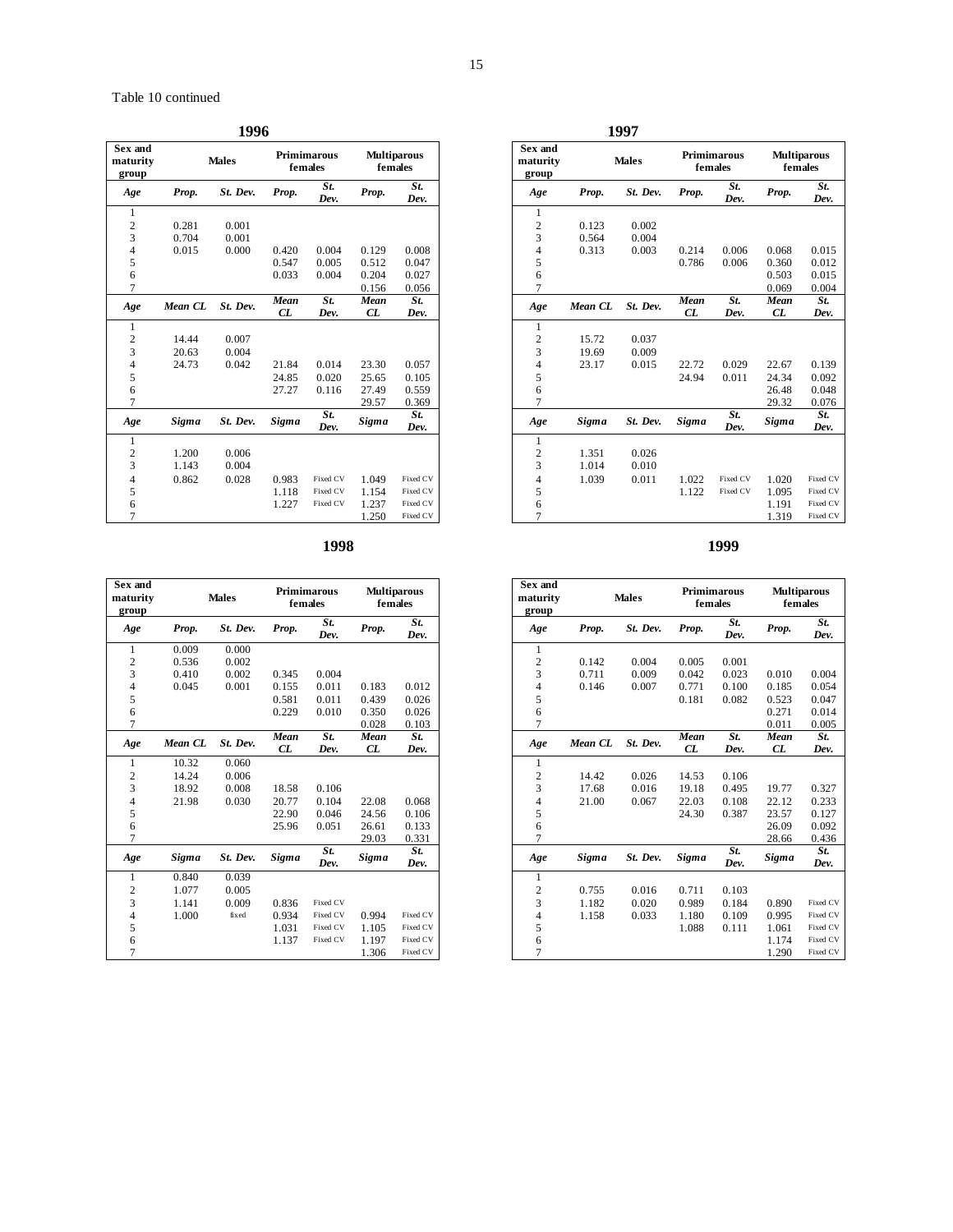|                                     |              | 2000         |                        |             |                               |             |  |  |  |  |  |  |
|-------------------------------------|--------------|--------------|------------------------|-------------|-------------------------------|-------------|--|--|--|--|--|--|
| <b>Sex and</b><br>maturity<br>group |              | <b>Males</b> | Primimarous<br>females |             | <b>Multiparous</b><br>females |             |  |  |  |  |  |  |
| Age                                 | Prop.        | St. Dev.     | Prop.                  | St.<br>Dev. | Prop.                         | St.<br>Dev. |  |  |  |  |  |  |
| 1                                   | 0.004        | 0.000        |                        |             |                               |             |  |  |  |  |  |  |
| $\overline{c}$                      | 0.045        | 0.001        |                        |             |                               |             |  |  |  |  |  |  |
| 3                                   | 0.708        | 0.009        | 0.011                  | 0.002       | 0.004                         | 0.001       |  |  |  |  |  |  |
| 4                                   | 0.244        | 0.009        | 0.454                  | 0.016       | 0.125                         | 0.026       |  |  |  |  |  |  |
| 5                                   |              |              | 0.335                  | 0.013       | 0.469                         | 0.024       |  |  |  |  |  |  |
| 6                                   |              |              | 0.201                  | 0.009       | 0.293                         | 0.248       |  |  |  |  |  |  |
| 7                                   |              |              |                        |             | 0.109                         | 0.017       |  |  |  |  |  |  |
| Age                                 | Mean CL      | St. Dev.     | Mean<br>CL             | St.<br>Dev. | Mean<br>CL                    | St.<br>Dev. |  |  |  |  |  |  |
| 1                                   | 10.34        | 0.070        |                        |             |                               |             |  |  |  |  |  |  |
| $\overline{c}$                      | 14.43        | 0.035        |                        |             |                               |             |  |  |  |  |  |  |
| 3                                   | 18.27        | 0.019        | 17.69                  | 0.152       | 17.12                         | 0.272       |  |  |  |  |  |  |
| 4                                   | 20.24        | 0.035        | 20.56                  | 0.037       | 21.33                         | 0.148       |  |  |  |  |  |  |
| 5                                   |              |              | 22.44                  | 0.076       | 23.10                         | 0.131       |  |  |  |  |  |  |
| 6                                   |              |              | 24.86                  | 0.050       | 25.18                         | 0.187       |  |  |  |  |  |  |
| $\overline{7}$                      |              |              |                        |             | 27.36                         | 0.146       |  |  |  |  |  |  |
| Age                                 | <b>Sigma</b> | St. Dev.     | Sigma                  | St.<br>Dev. | Sigma                         | St.<br>Dev. |  |  |  |  |  |  |
| 1                                   | 0.593        | Cons. CV     |                        |             |                               |             |  |  |  |  |  |  |
| $\overline{c}$                      | 0.828        | Cons. CV     |                        |             |                               |             |  |  |  |  |  |  |
| 3                                   | 1.049        | Cons. CV     | 0.796                  | Fixed CV    | 0.771                         | Fixed CV    |  |  |  |  |  |  |
| 4                                   | 1.162        | Cons. CV     | 0.925                  | Fixed CV    | 0.960                         | Fixed CV    |  |  |  |  |  |  |
| 5                                   |              |              | 1.010                  | Fixed CV    | 1.039                         | Fixed CV    |  |  |  |  |  |  |
| 6                                   |              |              | 1.119                  | Fixed CV    | 1.133                         | Fixed CV    |  |  |  |  |  |  |
| $\overline{7}$                      |              |              |                        |             | 1.231                         | Fixed CV    |  |  |  |  |  |  |

| 2003 |
|------|
|      |

| Sex and<br>maturity<br>group |         | <b>Males</b> |       | <b>Primimarous</b><br>females | <b>Multiparous</b><br>females |             |  |  |
|------------------------------|---------|--------------|-------|-------------------------------|-------------------------------|-------------|--|--|
| Age                          | Prop.   | St. Dev.     | Prop. | St.<br>Dev.                   | Prop.                         | St.<br>Dev. |  |  |
| 1                            | 0.030   | 0.001        |       |                               |                               |             |  |  |
| $\overline{c}$               | 0.181   | 0.003        |       |                               |                               |             |  |  |
| 3                            | 0.736   | 0.010        | 0.207 | 0.006                         |                               |             |  |  |
| $\overline{4}$               | 0.053   | 0.008        | 0.475 | 0.008                         | 0.054                         | 0.008       |  |  |
| 5                            |         |              | 0.318 | 0.008                         | 0.571                         | 0.024       |  |  |
| 6                            |         |              |       |                               | 0.319                         | 0.023       |  |  |
| $\overline{7}$               |         |              |       |                               | 0.056                         | 0.009       |  |  |
| Age                          | Mean CL | St. Dev.     | Mean  | St.                           | Mean                          | St.         |  |  |
|                              |         |              | CL    | Dev.                          | CL                            | Dev.        |  |  |
| $\mathbf{1}$                 | 10.21   | 0.023        |       |                               |                               |             |  |  |
| $\overline{c}$               | 15.10   | 0.022        |       |                               |                               |             |  |  |
| 3                            | 18.22   | 0.010        | 19.67 | 0.029                         |                               |             |  |  |
| $\overline{4}$               | 20.95   | 0.287        | 22.05 | 0.032                         | 20.89                         | 0.122       |  |  |
| 5                            |         |              | 24.31 | 0.029                         | 23.13                         | 0.063       |  |  |
| 6                            |         |              |       |                               | 24.99                         | 0.117       |  |  |
| $\overline{7}$               |         |              |       |                               | 27.37                         | 0.147       |  |  |
| Age                          | Sigma   | St. Dev.     | Sigma | St.<br>Dev.                   | Sigma                         | St.<br>Dev. |  |  |
| 1                            | 0.925   | 0.020        |       |                               |                               |             |  |  |
| $\overline{c}$               | 0.870   | 0.014        |       |                               |                               |             |  |  |
| 3                            | 1.085   | 0.012        | 0.885 | Fixed CV                      |                               |             |  |  |
| $\overline{4}$               | 1.663   | 0.011        | 0.992 | Fixed CV                      | 0.940                         | Fixed CV    |  |  |
| 5                            |         |              | 1.094 | Fixed CV                      | 1.041                         | Fixed CV    |  |  |
| 6                            |         |              |       |                               | 1.125                         | Fixed CV    |  |  |
| $\overline{7}$               |         |              |       |                               | 1.231                         | Fixed CV    |  |  |

| <b>Sex and</b><br>maturity<br>group |              | <b>Males</b> |              | <b>Primimarous</b><br>females | <b>Multiparous</b><br>females |             |  |  |
|-------------------------------------|--------------|--------------|--------------|-------------------------------|-------------------------------|-------------|--|--|
| Age                                 | Prop.        | St. Dev.     | Prop.        | St.<br>Dev.                   | Prop.                         | St.<br>Dev. |  |  |
| $\mathbf{1}$                        |              |              |              |                               |                               |             |  |  |
| $\overline{c}$                      | 0.085        | 0.005        |              |                               |                               |             |  |  |
| 3                                   | 0.475        | 0.004        | 0.018        | 0.003                         |                               |             |  |  |
| 4                                   | 0.439        | 0.003        | 0.109        | 0.013                         | 0.237                         | 0.015       |  |  |
| 5                                   |              |              | 0.711        | 0.013                         | 0.548                         | 0.014       |  |  |
| 6                                   |              |              | 0.162        | 0.011                         | 0.195                         | 0.008       |  |  |
| 7                                   |              |              |              |                               | 0.020                         | 0.004       |  |  |
| Age                                 | Mean CL      | St. Dev.     | Mean         | St.                           | Mean                          | St.         |  |  |
|                                     |              |              | CL           | Dev.                          | CL                            | Dev.        |  |  |
| 1                                   |              |              |              |                               |                               |             |  |  |
| $\overline{c}$                      | 14.19        | 0.047        |              |                               |                               |             |  |  |
| 3                                   | 16.49        | 0.023        | 18.71        | 0.149                         |                               |             |  |  |
| 4                                   | 20.30        | 0.017        | 20.92        | 0.148                         | 21.39                         | 0.058       |  |  |
| 5                                   |              |              | 22.89        | 0.040                         | 23.35                         | 0.049       |  |  |
| 6                                   |              |              | 25.12        | 0.064                         | 26.23                         | 0.081       |  |  |
| 7                                   |              |              |              |                               | 29.11                         | 0.225       |  |  |
| Age                                 | <b>Sigma</b> | St. Dev.     | <b>Sigma</b> | St.<br>Dev.                   | <b>Sigma</b>                  | St.<br>Dev. |  |  |
| 1                                   |              |              |              |                               |                               |             |  |  |
| $\overline{c}$                      | 1.003        | Cons. CV     |              |                               |                               |             |  |  |
| 3                                   | 1.166        | Cons. CV     | 0.842        | Fixed CV                      |                               |             |  |  |
| $\overline{4}$                      | 1.436        | Cons. CV     | 0.941        | Fixed CV                      | 0.963                         | Fixed CV    |  |  |
| 5                                   |              |              | 1.030        | Fixed CV                      | 1.051                         | Fixed CV    |  |  |
| 6                                   |              |              | 1.130        | Fixed CV                      | 1.180                         | Fixed CV    |  |  |
| 7                                   |              |              |              |                               | 1.310                         | Fixed CV    |  |  |

| Sex and<br>maturity<br>group |              | <b>Males</b> |       | <b>Primimarous</b><br>females |              | <b>Multiparous</b><br>females |
|------------------------------|--------------|--------------|-------|-------------------------------|--------------|-------------------------------|
| Age                          | Prop.        | St. Dev.     | Prop. | St.<br>Dev.                   | Prop.        | St.<br>Dev.                   |
| 1                            | 0.005        | 0.000        |       |                               |              |                               |
| $\overline{c}$               | 0.421        | 0.005        |       |                               |              |                               |
| 3                            | 0.574        | 0.005        | 0.060 | 0.003                         | 0.012        | 0.002                         |
| 4                            |              |              | 0.364 | 0.014                         | 0.264        | 0.009                         |
| 5                            |              |              | 0.509 | 0.014                         | 0.517        | 0.009                         |
| 6                            |              |              | 0.066 | 0.044                         | 0.198        | 0.005                         |
| $\overline{7}$               |              |              |       |                               | 0.009        |                               |
|                              | Mean CL      | St. Dev.     | Mean  | St.                           | Mean         | St.                           |
| Age                          |              |              | CL    | Dev.                          | CL           | Dev.                          |
| $\mathbf{1}$                 | 9.27         | 0.104        |       |                               |              |                               |
| $\overline{\mathbf{c}}$      | 15.47        | 0.018        |       |                               |              |                               |
| 3                            | 19.57        | 0.018        | 17.60 | 0.050                         | 18.27        | 0.130                         |
| 4                            |              |              | 20.76 | 0.044                         | 21.38        | 0.043                         |
| 5                            |              |              | 22.74 | 0.040                         | 23.81        | 0.047                         |
| 6                            |              |              | 25.78 | 0.084                         | 26.32        | 0.097                         |
| 7                            |              |              |       |                               | 28.72        | 0.490                         |
| Age                          | <b>Sigma</b> | St. Dev.     | Sigma | St.<br>Dev.                   | <b>Sigma</b> | St.<br>Dev.                   |
| 1                            | 1.063        | 0.092        |       |                               |              |                               |
| $\overline{\mathbf{c}}$      | 1.146        | 0.013        |       |                               |              |                               |
| 3                            | 1.358        | 0.013        | 0.792 | Fixed CV                      | 0.822        | Fixed CV                      |
| $\overline{4}$               |              |              | 0.934 | Fixed CV                      | 0.962        | Fixed CV                      |
| 5                            |              |              | 1.023 | Fixed CV                      | 1.071        | Fixed CV                      |
| 6                            |              |              | 1.160 | Fixed CV                      | 1.185        | Fixed CV                      |
| 7                            |              |              |       |                               | 1.292        | Fixed CV                      |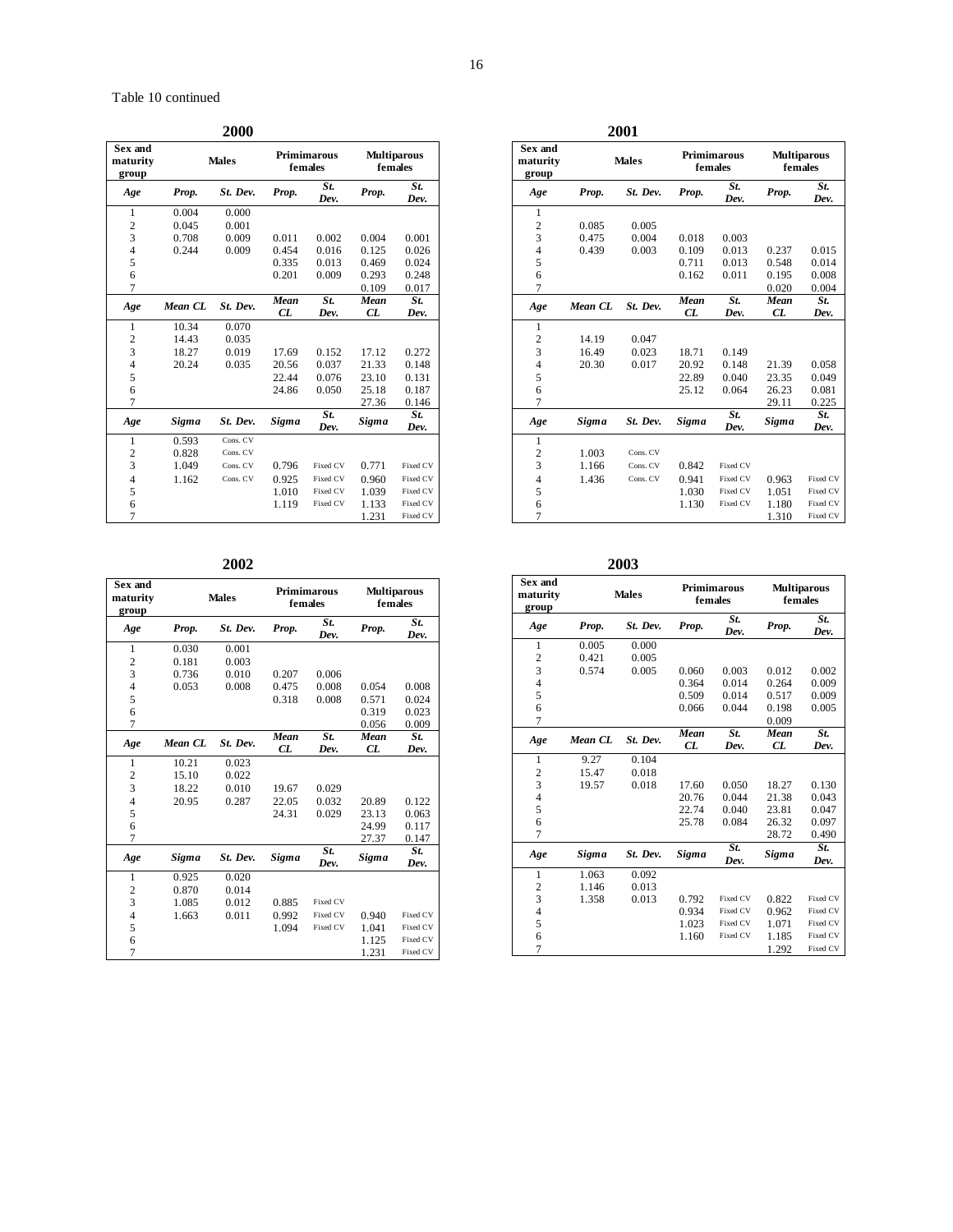**2004 2005** 

| Sex and<br>maturity<br>group |              | <b>Males</b> |              | <b>Primimarous</b><br>females |              | <b>Multiparous</b><br>females |
|------------------------------|--------------|--------------|--------------|-------------------------------|--------------|-------------------------------|
| Age                          | Prop.        | St. Dev.     | Prop.        | St.<br>Dev.                   | Prop.        | St.<br>Dev.                   |
| 1                            |              |              |              |                               |              |                               |
| $\overline{2}$               | 0.760        | 0.004        |              |                               |              |                               |
| 3                            | 0.229        | 0.005        | 0.148        | 0.005                         | 0.012        | 0.002                         |
| $\overline{4}$               | 0.012        | 0.002        | 0.498        | 0.014                         | 0.218        | 0.022                         |
| 5                            |              |              | 0.354        | 0.015                         | 0.585        | 0.018                         |
| 6                            |              |              |              |                               | 0.160        | 0.048                         |
| 7                            |              |              |              |                               | 0.025        | 0.065                         |
| Age                          | Mean CL      | St. Dev.     | Mean         | St.                           | Mean         | St.                           |
|                              |              |              | CL           | Dev.                          | CL           | Dev.                          |
| 1                            |              |              |              |                               |              |                               |
| $\overline{c}$               | 14.38        | 0.014        |              |                               |              |                               |
| 3                            | 18.92        | 0.023        | 19.28        | 0.038                         | 19.36        | 0.194                         |
| $\overline{4}$               | 22.27        | 0.261        | 22.17        | 0.041                         | 22.14        | 0.104                         |
| 5                            |              |              | 24.11        | 0.043                         | 24.09        | 0.091                         |
| 6                            |              |              |              |                               | 26.69        | 0.565                         |
| $\overline{7}$               |              |              |              |                               | 27.96        | 0.550                         |
| Age                          | <b>Sigma</b> | St. Dev.     | <b>Sigma</b> | St.                           | <b>Sigma</b> | St.                           |
|                              |              |              |              | Dev.                          |              | Dev.                          |
| 1                            |              |              |              |                               |              |                               |
| $\overline{c}$               | 1.497        | 0.010        |              |                               |              |                               |
| 3                            | 1.121        | 0.027        | 0.868        | Fixed CV                      | 0.871        | Fixed CV                      |
| $\overline{4}$               | 1.144        | 0.126        | 0.998        | Fixed CV                      | 0.996        | Fixed CV                      |
| 5                            |              |              | 1.085        | Fixed CV                      | 1.084        | Fixed CV                      |
| 6                            |              |              |              |                               | 1.201        | Fixed CV                      |
| $\overline{7}$               |              |              |              |                               | 1.258        | Fixed CV                      |

| Sex and<br>maturity<br>group |              | <b>Males</b> |              | <b>Primimarous</b><br>females | <b>Multiparous</b><br>females |             |
|------------------------------|--------------|--------------|--------------|-------------------------------|-------------------------------|-------------|
| Age                          | Prop.        | St. Dev.     | Prop.        | St.<br>Dev.                   | Prop.                         | St.<br>Dev. |
| 1                            |              |              |              |                               |                               |             |
| $\overline{\mathbf{c}}$      | 0.022        | 0.001        |              |                               |                               |             |
| 3                            | 0.955        | 0.001        | 0.055        | 0.004                         |                               |             |
| $\overline{4}$               | 0.023        | 0.001        | 0.287        | 0.009                         | 0.089                         | 0.022       |
| 5                            |              |              | 0.581        | 0.009                         | 0.380                         | 0.023       |
| 6                            |              |              | 0.077        | 0.006                         | 0.492                         | 0.030       |
| $\overline{7}$               |              |              |              |                               | 0.038                         | 0.005       |
| Age                          | Mean CL      | St. Dev.     | Mean         | St.                           | Mean                          | St.         |
|                              |              |              | CL           | Dev.                          | CL                            | Dev.        |
| 1                            |              |              |              |                               |                               |             |
| $\overline{c}$               | 12.75        | 0.045        |              |                               |                               |             |
| 3                            | 16.52        | 0.006        | 17.51        | 0.061                         |                               |             |
| $\overline{4}$               | 20.18        | 0.071        | 19.84        | 0.044                         | 21.13                         | 0.156       |
| 5                            |              |              | 22.09        | 0.031                         | 22.82                         | 0.139       |
| 6                            |              |              | 24.48        | 0.082                         | 24.68                         | 0.074       |
| 7                            |              |              |              |                               | 27.56                         | 0.157       |
| Age                          | <b>Sigma</b> | St. Dev.     | <b>Sigma</b> | St.<br>Dev.                   | Sigma                         | St.<br>Dev. |
| $\mathbf{1}$                 |              |              |              |                               |                               |             |
| $\frac{2}{3}$                | 0.886        | Cons. CV     |              |                               |                               |             |
|                              | 1.148        | Cons. CV     | 0.788        | Fixed CV                      |                               |             |
| $\overline{4}$               | 1.402        | Cons. CV     | 0.893        | Fixed CV                      | 0.951                         | Fixed CV    |
| 5                            |              |              | 0.994        | Fixed CV                      | 1.027                         | Fixed CV    |
| 6                            |              |              | 1.101        | Fixed CV                      | 1.111                         | Fixed CV    |
| $\overline{7}$               |              |              |              |                               | 1.240                         | Fixed CV    |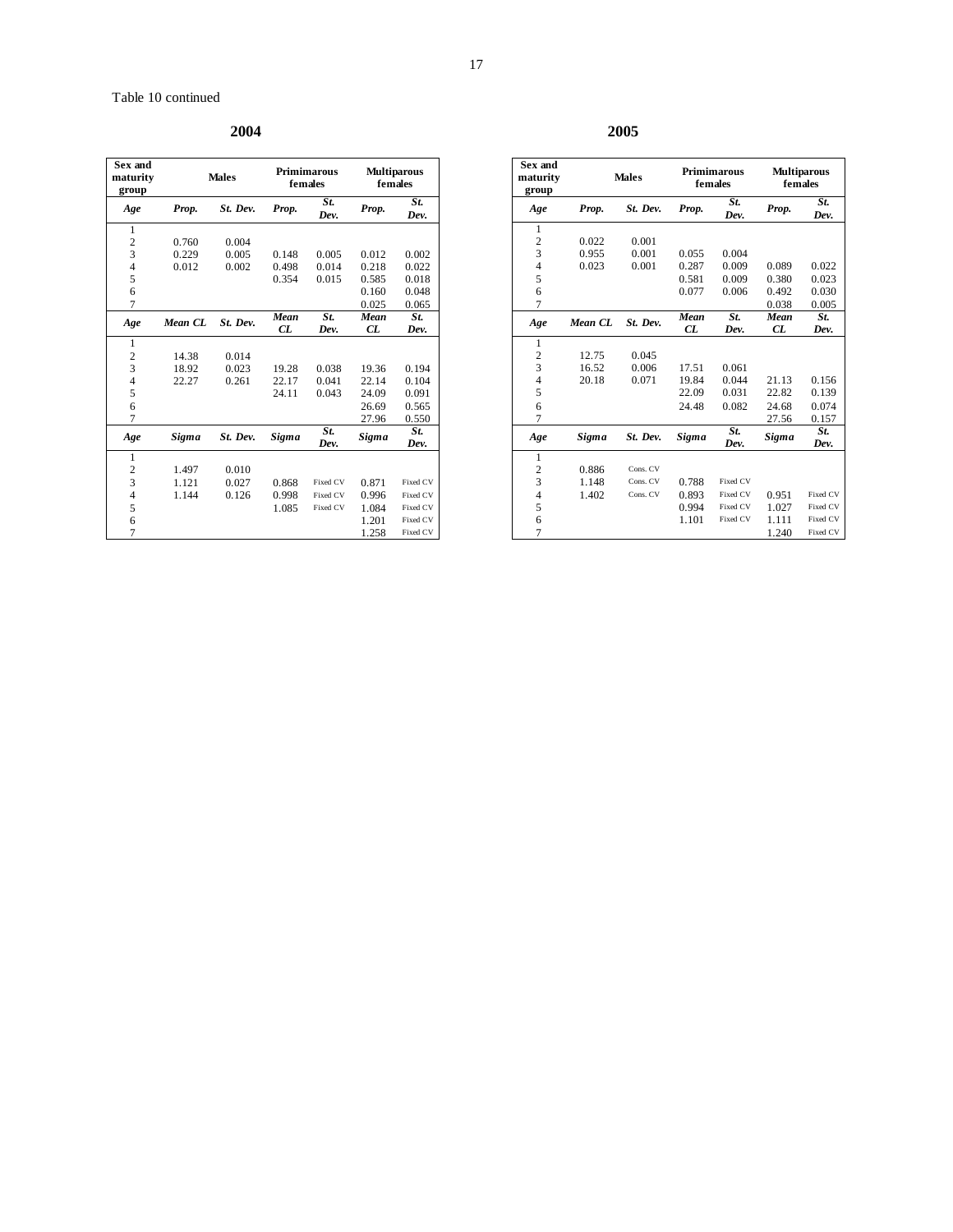| Year       | 1988 | 1989 | 1990 | 1991 | 1992 | 1993 | 1994' | 1995 | 1996 | 1997 | $1998^2$ | 1999 | 2000 | 2001 | 2002 | 2003 | 2004 | 2005 | Mean CL |
|------------|------|------|------|------|------|------|-------|------|------|------|----------|------|------|------|------|------|------|------|---------|
| Age-class  |      |      |      |      |      |      |       |      |      |      |          |      |      |      |      |      |      |      |         |
|            |      |      |      |      |      |      |       |      |      |      | 10.3     | 8.5  | 10.3 | 10.5 | 10.2 | 9.3  |      |      | 10.2    |
|            |      |      |      |      |      |      |       |      | 14.4 | 15.7 | 14.2     | 14.4 | 14.4 | 14.2 | 15.1 | 15.5 | 14.4 | 12.8 | 14.5    |
| 3          | 18.2 | 15.4 |      | 18.0 | 18.2 | 15.8 | 17.4  | 16.8 | 20.6 | 19.7 | 18.9     | 17.7 | 18.3 | 16.5 | 18.3 | 19.5 | 19.0 | 16.5 | 18.0    |
| 4          | 20.3 | 20.4 | 20.8 | 20.0 | 19.7 | 20.4 | 21.6  | 21.5 | 22.6 | 23.0 | 21.8     | 21.7 | 20.4 | 20.4 | 21.7 | 21.1 | 22.2 | 20.1 | 21.1    |
|            | 26.3 | 24.2 | 25.9 | 24.4 | 24.0 | 24.2 | 24.8  | 23.0 | 25.3 | 24.8 | 23.5     | 23.8 | 22.7 | 23.1 | 23.7 | 23.3 | 24.1 | 22.3 | 23.6    |
| 6          | 29.5 | 28.7 | 28.8 | 26.5 | 27.3 | 26.3 | 27.9  | 26.0 | 27.5 | 26.5 | 25.9     | 26.1 | 25.0 | 25.6 | 25.0 | 26.2 | 26.7 | 24.6 | 26.4    |
|            | 32.2 | 31.7 | 32.1 | 29.6 | 29.2 | 28.3 | 30.3  | 28.4 | 29.6 | 29.3 | 29.0     | 28.7 | 27.4 | 29.1 | 27.4 | 28.7 | 28.0 | 27.6 | 28.9    |
| 8          |      |      |      | 31.2 |      |      |       |      |      |      |          |      |      |      |      |      |      |      | 31.2    |
| Total (mm) | 26.4 | 25.2 | 22.5 | 24.9 | 26.2 | 21.4 | 25.3  | 23.0 | 21.5 | 23.1 | 18.1     | 20.1 | 20.5 | 20.1 | 19.6 | 20.2 | 18.9 | 18.5 | 20.0    |

 $1$ Codend mesh-size 40 mm.

 $2^2$ Codend mesh-size 25 mm.

**Table 12.** Abundance  $(10^5)$  at age by years on EU Flemish Cap surveys.

| Year<br>Age-class | 1988 | 1989 | 1990 | 1991  | 1992  | 1993  | 1994' | 1995 | 1996  | 1997 | $1998^2$     | 1999  | 2000  | 2001  | 2002  | 2003  | 2004  | 2005  |
|-------------------|------|------|------|-------|-------|-------|-------|------|-------|------|--------------|-------|-------|-------|-------|-------|-------|-------|
|                   |      |      |      |       |       |       |       |      |       |      | 944          | 13    | 89    | 28    | 1806  | 142   |       |       |
|                   |      |      |      |       |       |       |       |      | 3424  | 629  | 54968        | 4735  | 1069  | 3321  | 11004 | 12572 | 27415 | 1271  |
|                   | 133  | 11   |      | 472   | 1586  | 7878  | 427   | 2431 | 8571  | 2894 | 42349        | 23924 | 17044 | 18773 | 47872 | 17744 | 9603  | 54623 |
|                   | 1232 | 821  | 4039 | 2596  | 1459  | 3760  | 875   | 2764 | 1530  | 2410 | 7073         | 14962 | 10740 | 20148 | 11276 | 5484  | 6425  | 5211  |
|                   | 2334 | 809  | 919  | 4654  | 4396  | 2052  | 726   | 1203 | 2730  | 3218 | 7891         | 6008  | 5721  | 11844 | 10467 | 9073  | 7831  | 9618  |
| 6                 | 1631 | 828  | 331  | 3885  | 11289 | 4458  | 1806  | 2146 | 648   | 152  | 4136         | 2043  | 3488  | 3232  | 3112  | 2426  | 1330  | 4996  |
|                   | 153  | 108  | 15   | 1025  | 3975  | 492   | 75    | 1217 | 437   | 158  | 152          | 81    | 605   | 156   | 545   | 85    | 206   | 317   |
| 8                 |      |      |      | 332   |       |       |       |      |       |      |              |       |       |       |       |       |       |       |
| total ('00000)    | 5482 | 2578 | 5304 | 12964 | 22705 | 18641 | 3909  | 9760 | 17339 |      | 10461 117514 | 51766 | 38757 | 57501 | 86082 | 47526 | 52810 | 76035 |

 $1$ Codend mesh-size 40 mm.

 $2^2$ Codend mesh-size 25 mm.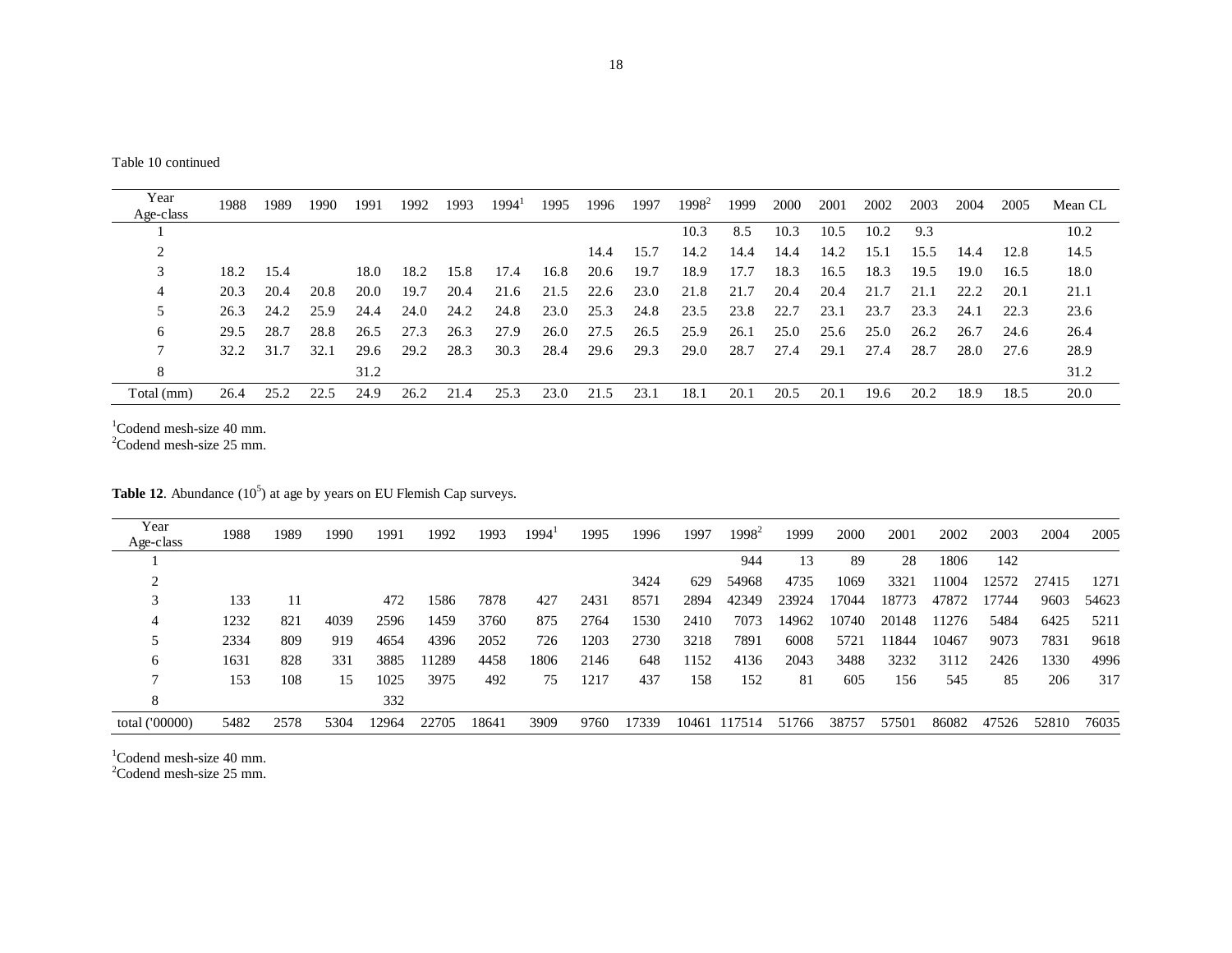| Year<br>Age-class | 1988 | 1989          | 1990 | 1991  | 1992  | 1993  | 1994' | 1995 | 1996  | 1997 | $1998^2$ | 1999  | 2000  | 2001  | 2002  | 2003  | 2004  | 2005  |
|-------------------|------|---------------|------|-------|-------|-------|-------|------|-------|------|----------|-------|-------|-------|-------|-------|-------|-------|
|                   |      |               |      |       |       |       |       |      |       |      | 60       | 0.5   | 6     | 2     | 114   | 6     |       |       |
|                   |      |               |      |       |       |       |       |      | 609   | 139  | 9039     | 832   | 183   | 572   | 2178  | 2541  | 4660  | 130   |
|                   | 44   | $\mathcal{D}$ |      | 166   | 610   | 2144  | 145   | 685  | 4552  | 1270 | 16203    | 7811  | 5924  | 5018  | 16710 | 7134  | 3730  | 12450 |
|                   | 575  | 387           | 2053 | 1214  | 705   | 2083  | 554   | 1658 | 1071  | 1705 | 4099     | 9016  | 5233  | 9992  | 6436  | 2762  | 3969  | 2180  |
|                   | 2377 | 626           | 888  | 3843  | 3683  | 1823  | 681   | 892  | 2703  | 2853 | 5719     | 4784  | 3838  | 8321  | 7758  | 6197  | 6206  | 5566  |
| 6                 | 2334 | 1053          | 436  | 4094  | 13637 | 4948  | 2374  | 2313 | 827   | 1249 | 4038     | 2138  | 3112  | 3087  | 2696  | 2339  | 1430  | 3920  |
|                   | 285  | 183           | 28   | 1478  | 5801  | 675   | 124   | 1728 | 700   | 234  | 207      | 112   | 706   | 215   | 616   | 108   | 254   | 351   |
| 8                 |      |               |      | 557   |       |       |       |      |       |      |          |       |       |       |       |       |       |       |
| total (ton.)      | 5615 | 2252          | 3405 | 11352 | 24436 | 11673 | 3879  | 7276 | 10461 | 7449 | 39365    | 24695 | 19002 | 27206 | 36508 | 21087 | 20248 | 24598 |

Table 13. Biomass estimated (tons) at age by years on EU Flemish Cap surveys.

 $1$ Codend mesh-size 40 mm.<br>  $2$ Codend mesh-size 25 mm.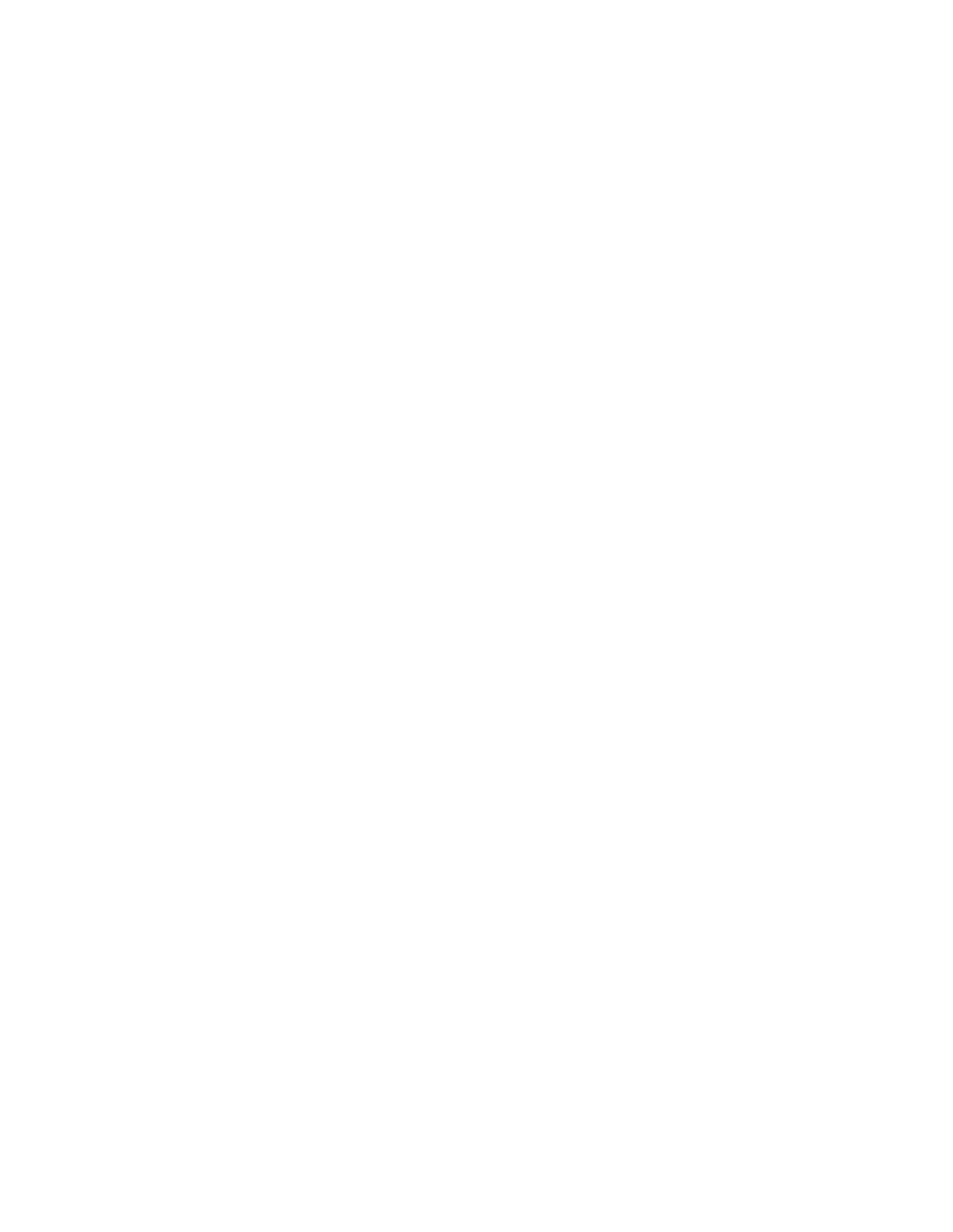

**Fig. 1**. Results of the calibration R/V *Vizconde de Eza -* R/V *Cornide de Saavedra*. Length frequencies taken with the R/V *Cornide de Saavedra* (break line) and R/V *Vizconde de Eza* (bold line). Ratio plot (dotted line) and fitted curve by Warren's model (*Ratio*=  $\alpha$  *l*<sup>β</sup>  $e^{\delta l}$ ).



#### **Shrimp abundance ('000000) 1988-2005**

\*Abundance underestimated (codend mesh size 40 mm.) \*\* Abundance overestimated (codens mesh size 25 mm)

**Fig. 2**. Shrimp abundance (millions of individuals) in the EU series of bottom trawl research surveys carried out on Flemish Cap 1988-2005. In blue colour are shown the original frequencies obtained by the *R/V Cornide de Saavedra* (1988-2002) and the *R/V Vizconde de Eza* (2003-2005). In red colour are shown the transformed frequencies by Warren's method from *R/V Cornide Saavedra* period.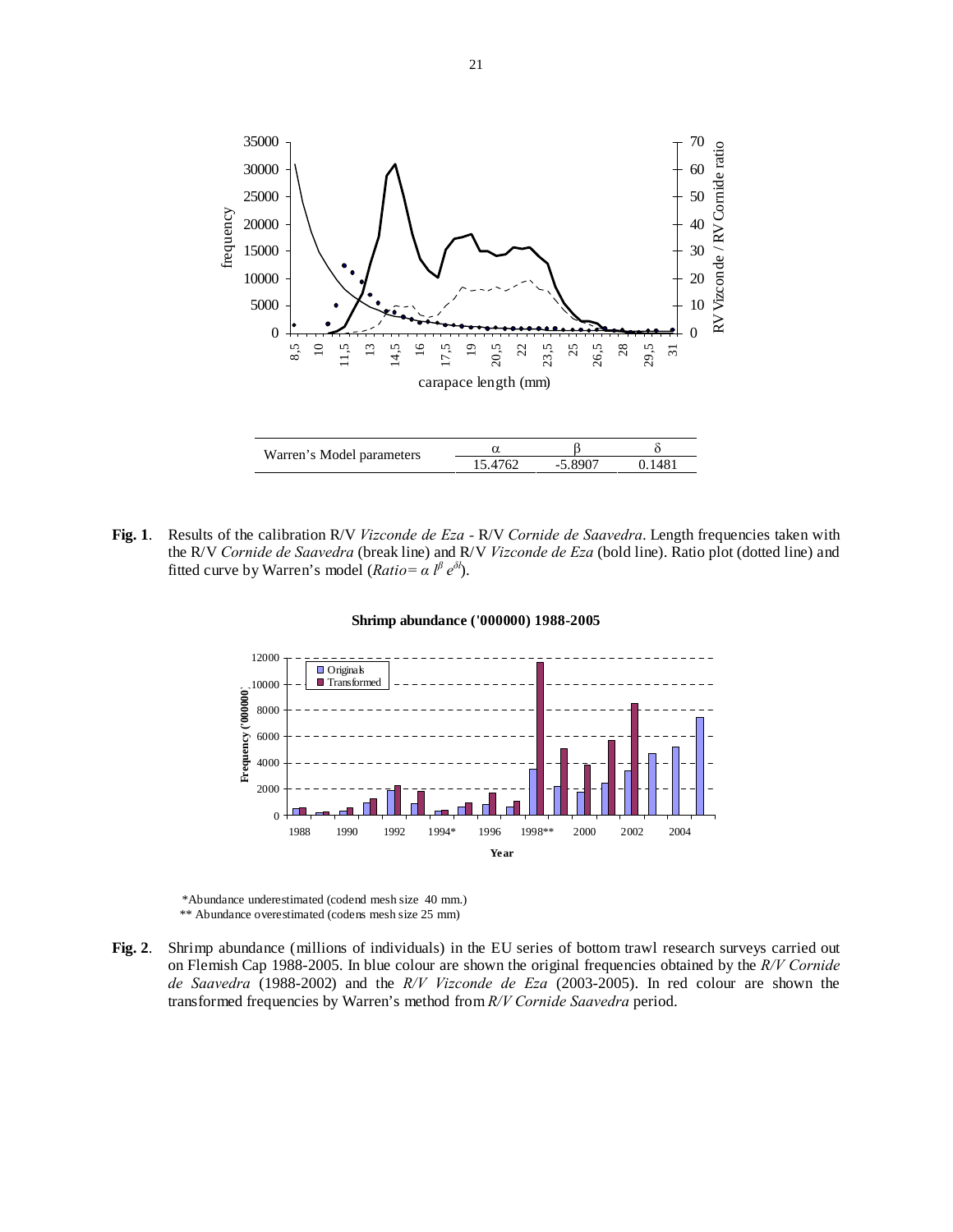

**Fig. 3**. Chart with the positions of the hauls carried out in Flemish Cap survey of 2005.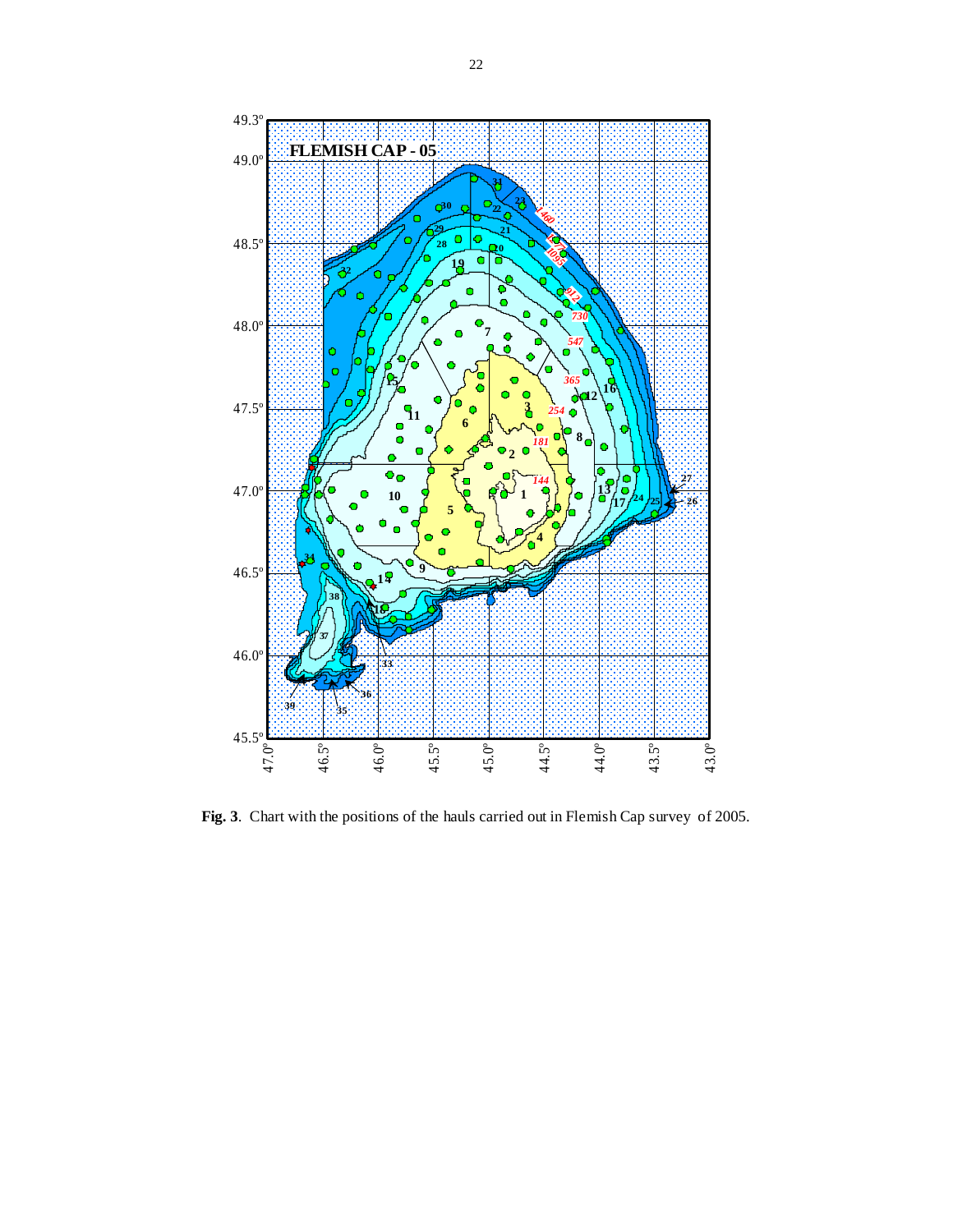

**Fig. 4**. Shrimp catches distribution (kg/tow) on Flemish Cap survey in summer 2005



**Fig. 5.** Total biomass, female biomass and biomass for shrimp bigger than 20 mm CL (adult stock) from Flemish Cap 1988-2005 surveys.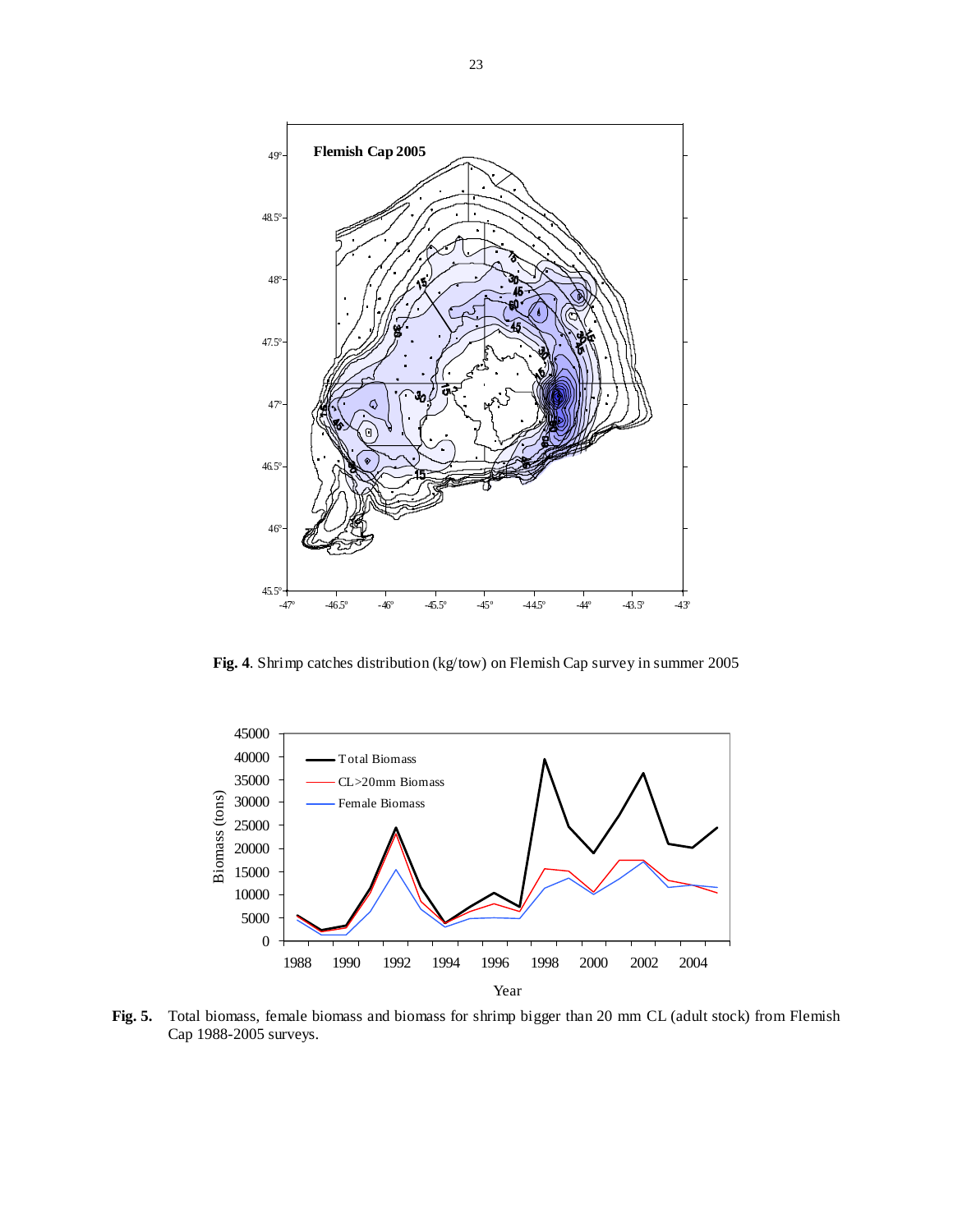

**Fig. 6**. Difference between total biomass and adult stock (>20 mm.) biomass as percentage of total biomass.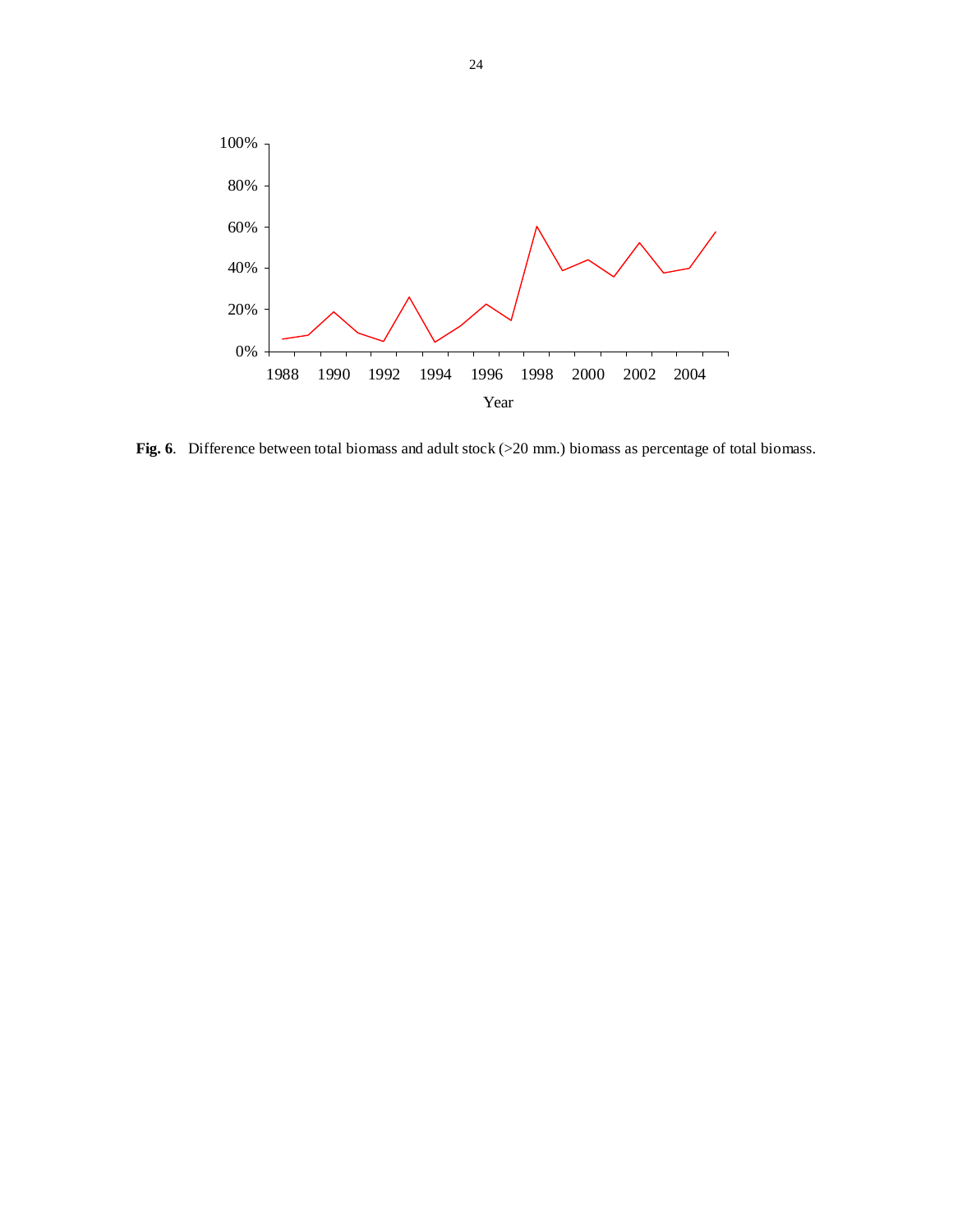

Fig. 7. Shrimp size distribution on Flemish Cap 1997-2005 surveys. Y-Axis=Frequency (10<sup>6</sup>), X-Axis=Carapace Length (mm).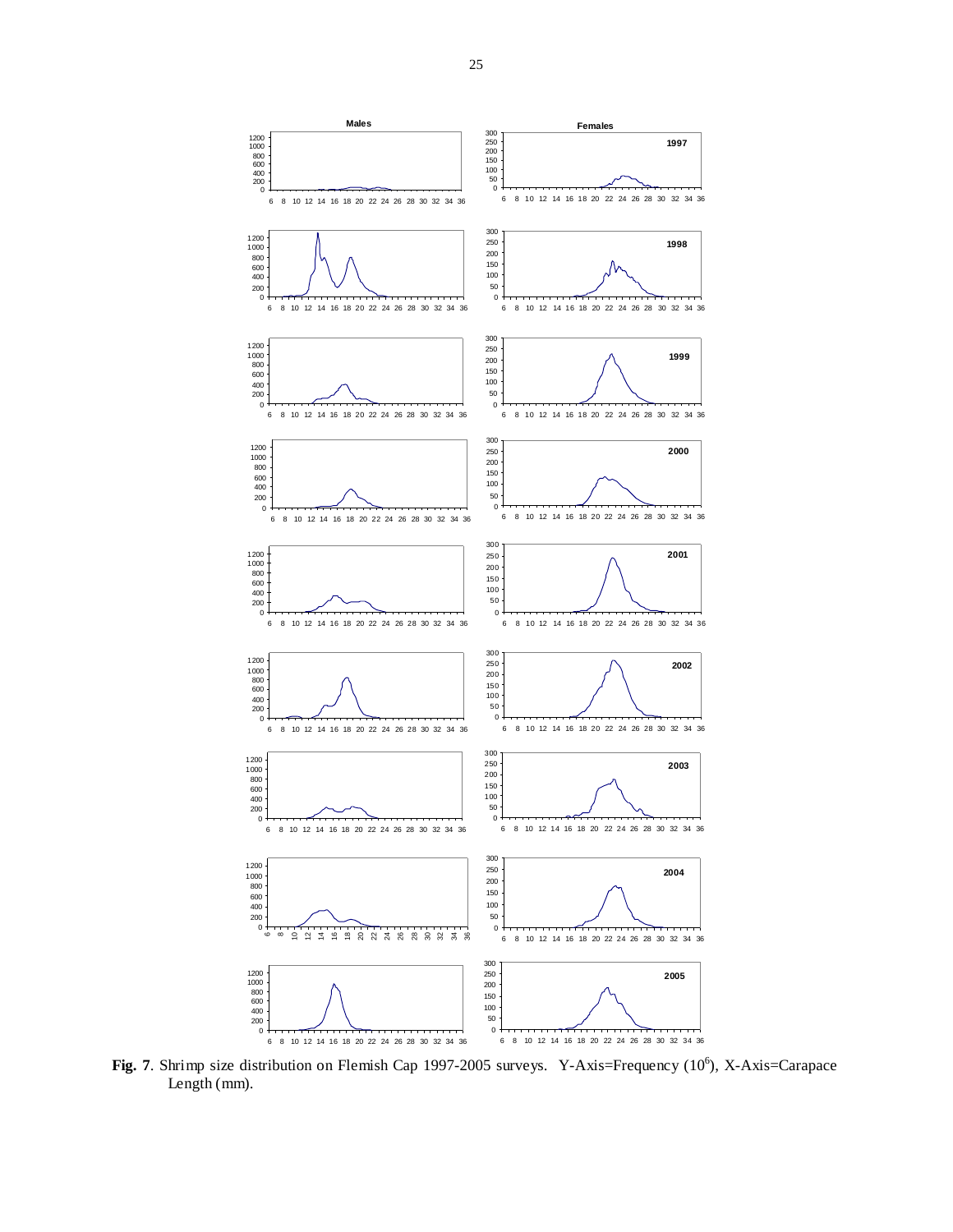

**Fig. 8**. Shrimp length-weight relationships by sex and maturity states in 2005 on Flemish Cap survey.